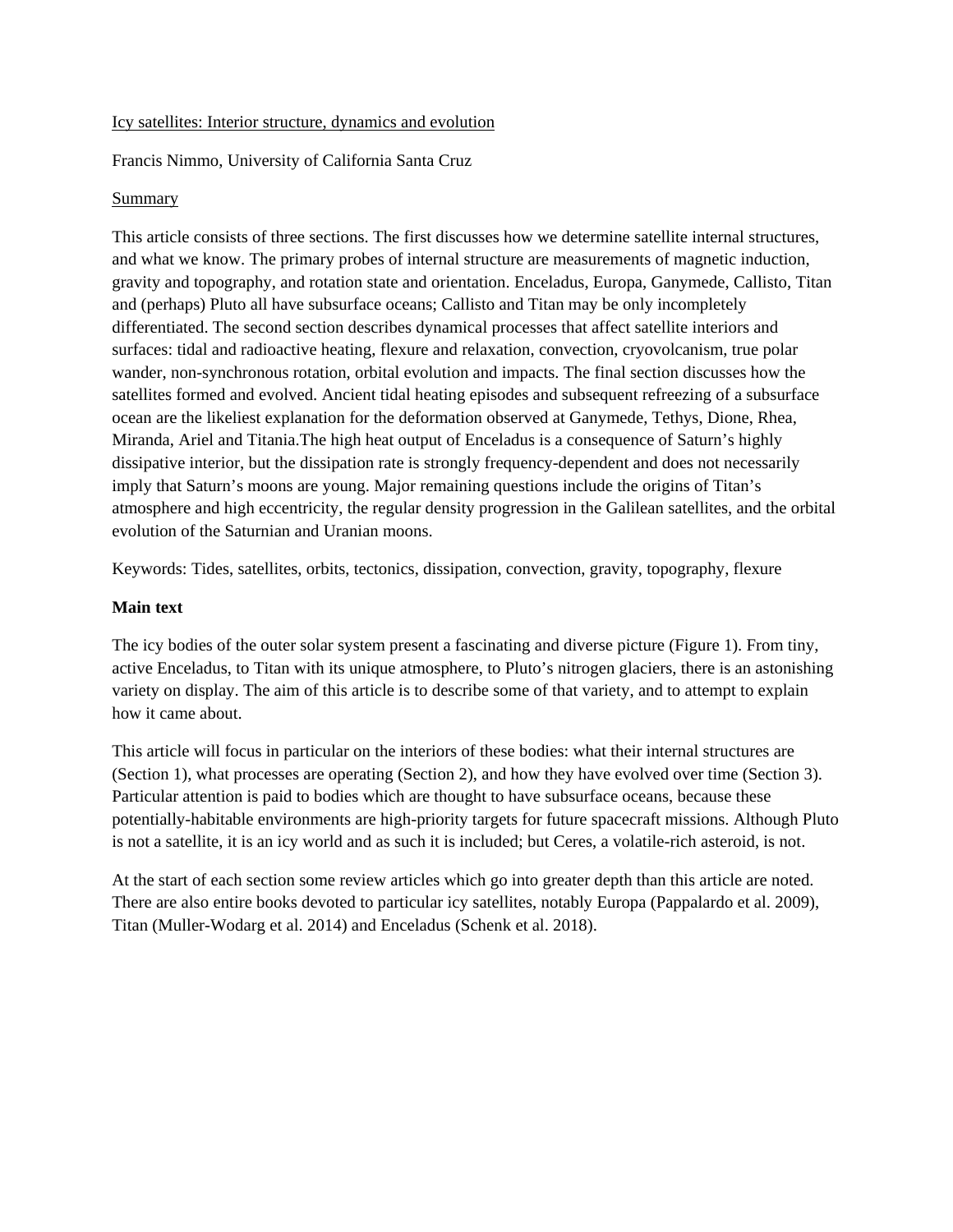

**Figure 1.** (Mostly) icy worlds of the outer solar system, with the Earth's moon to scale. Names in blue are bodies likely to possess subsurface oceans. From Nimmo & Pappalardo (2016).

# **1. Interior Structure**

Deducing the internal structure of a body from remote observations is a challenging task. This section will first discuss how it is done (Section 1.1), and then describe what we have learnt (Section 1.2). One key question is whether the icy satellites are differentiated, i.e. separated into silicate-dominated and icedominated layers. This is important because it places constraints on how they originally formed (Section 3.2). Another important topic is sub-surface oceans – how they are detected, and how they are maintained. Many review articles cover similar topics, including Hussmann et al. (2006) and Nimmo & Pappalardo (2016) for generic satellites, and chapters by Schubert et al. (2004) for the Galilean satellites, Tobie et al. (2014) for Titan, and Hemingway et al. (2018) for Enceladus.

Before describing how interior structures are deduced, two topics are introduced – the physical properties of ice, and the role of tides - because they are fundamental to everything discussed below.

*Ice properties*. Just like rock, ice at the surface is cold and will respond to stresses in a brittle or elastic fashion (Section 2.1.3). At higher temperatures and depths, it will flow viscously, potentially leading to convection (Section 2.1.4). Unlike rock, the low-pressure phase of water ice (ice I) is *less* dense than its liquid equivalent, while the same is not true of the ice polymorphs that form at higher pressures (Sotin et al. 1998). As a result, a generic large satellite will consist of an "ice sandwich": ice I on top, water in the middle, higher-pressure ice polymorphs beneath. A progressively freezing ocean in this situation will freeze simultaneously from the top and bottom. Smaller satellites will not have high-P ice phases, because these only appear above ~0.2 GPa. In the absence of high-P ices, the volume change of water to ice results in expansion of the surface (potentially causing extensional surface tectonics; Nimmo 2004) and pressurization of the ocean (potentially causing eruptions; Manga & Wang 2007). Although the freezing point of water is not very sensitive to pressure, it is quite sensitive to the concentration of contaminants: salts can lower the freezing point by tens of K, and in the presence of  $NH<sub>3</sub>$  the freezing point may be as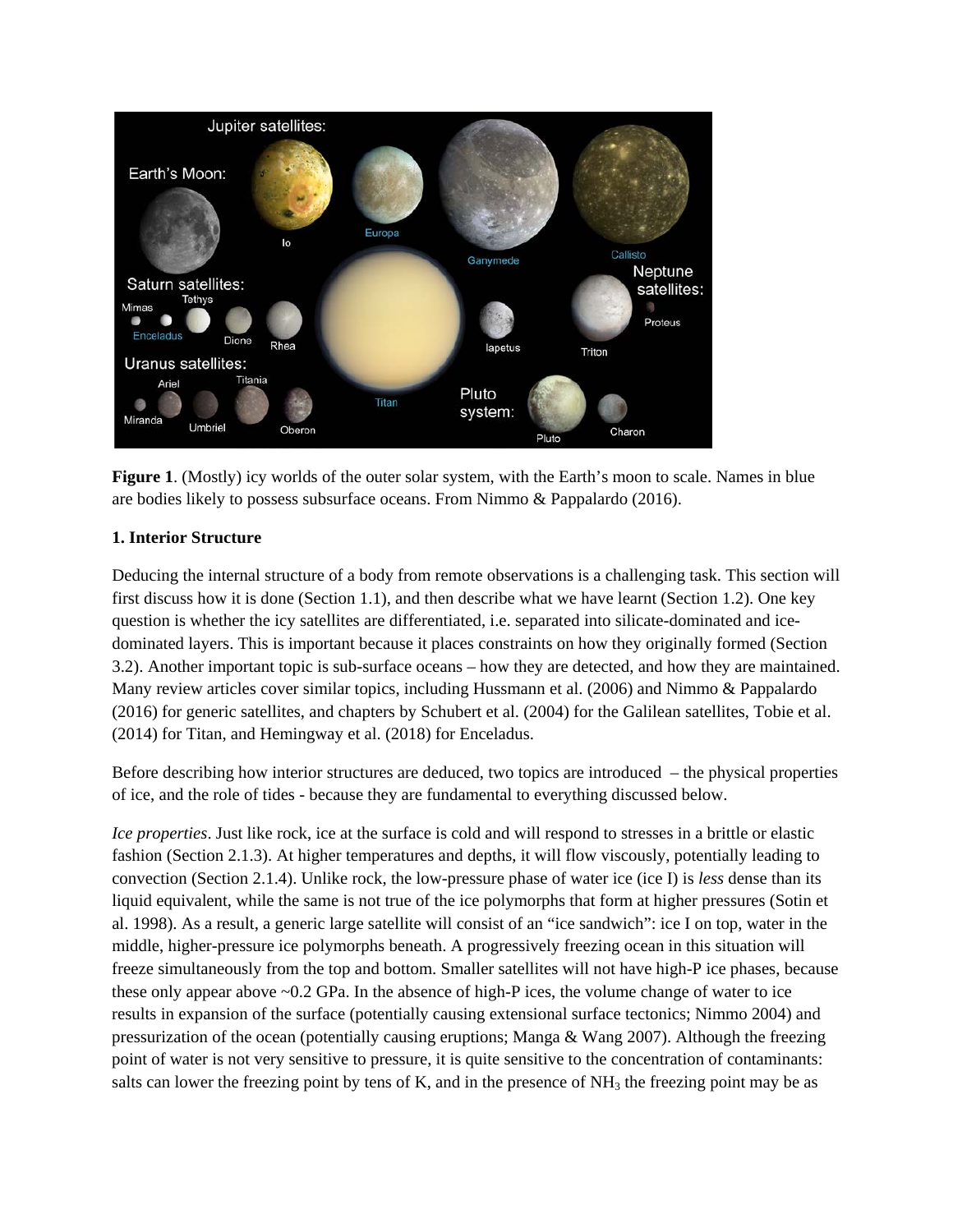low as 176 K (Kargel 1998, Leliwa-Kopystynski et al. 2002). Because freezing excludes contaminants, the remaining liquid becomes progressively more contaminated and thus harder to freeze.

*Tides*. Tides dominate much of satellite dynamics; an accessible introduction to them is found in Chapter 4 of Murray and Dermott (1999). Almost all satellites are synchronous, rotating once per orbit. The mean shape of such a satellite is an ellipsoid elongated towards the primary; this shape results from tidal and rotational distortions. If the orbit is non-circular with an eccentricity *e*, from the satellite's point of view the primary executes an ellipse in the sky (Figure 2). The changing distance and direction of the primary exert torques on the satellite. They also cause small periodic changes to the equilibrium ellipsoidal shape, resulting in so-called diurnal tides. This diurnal tidal deformation is much smaller (by a factor of 3*e*) than the equilibrium ellipsoidal shape, but its time-varying nature causes stresses, and for a non-rigid body can also generate heat. A similar process arises if the satellite has a finite obliquity (i.e. its spin pole is at an angle to its orbit pole). This tidal heating is the prime driver of geological activity on the icy satellites (Section 2.1.2). The heating rate is strongly dependent on satellite interior structure, orbital eccentricity and distance to the primary, and varies spatially over the satellite. Eccentricity tidal heating progressively circularizes a satellite's orbit, so that there is an intricate feedback between orbital and thermal evolution (Section 3.1.2).



**Figure 2.** Schematic of satellite tides. Viewed in the satellite's reference frame the primary executes an ellipse; the diurnal component of the tidal bulge tracks the position of the primary.

# *1.1 How do we know?*

For the icy satellites there are several kinds of observations which can place constraints on their internal structures.

*1.1.1 Bulk density.* Even a single flyby of a moon will usually yield its mass (by measuring perturbations to the spacecraft) and its volume (via images). The resulting bulk density gives no information on how mass is distributed within the satellite. Nonetheless, it can still be useful, because rock/metal mixtures have densities of 3-4 g/cc, much higher than those of water or low-pressure ice polymorphs (~1 g/cc). For instance, the high bulk density of Europa (Table 1) requires that the observed surface ice layer cannot extend very deep into its interior. Conversely, Tethys' extremely low bulk density suggests that it is almost entirely made of ice and thus any heating via radioactive decay will be very limited. For small bodies, a low density could be explained by high ice fraction or high porosity, but because pores close under pressure this effect is less important for the larger moons (e.g. Matson et al. 2009).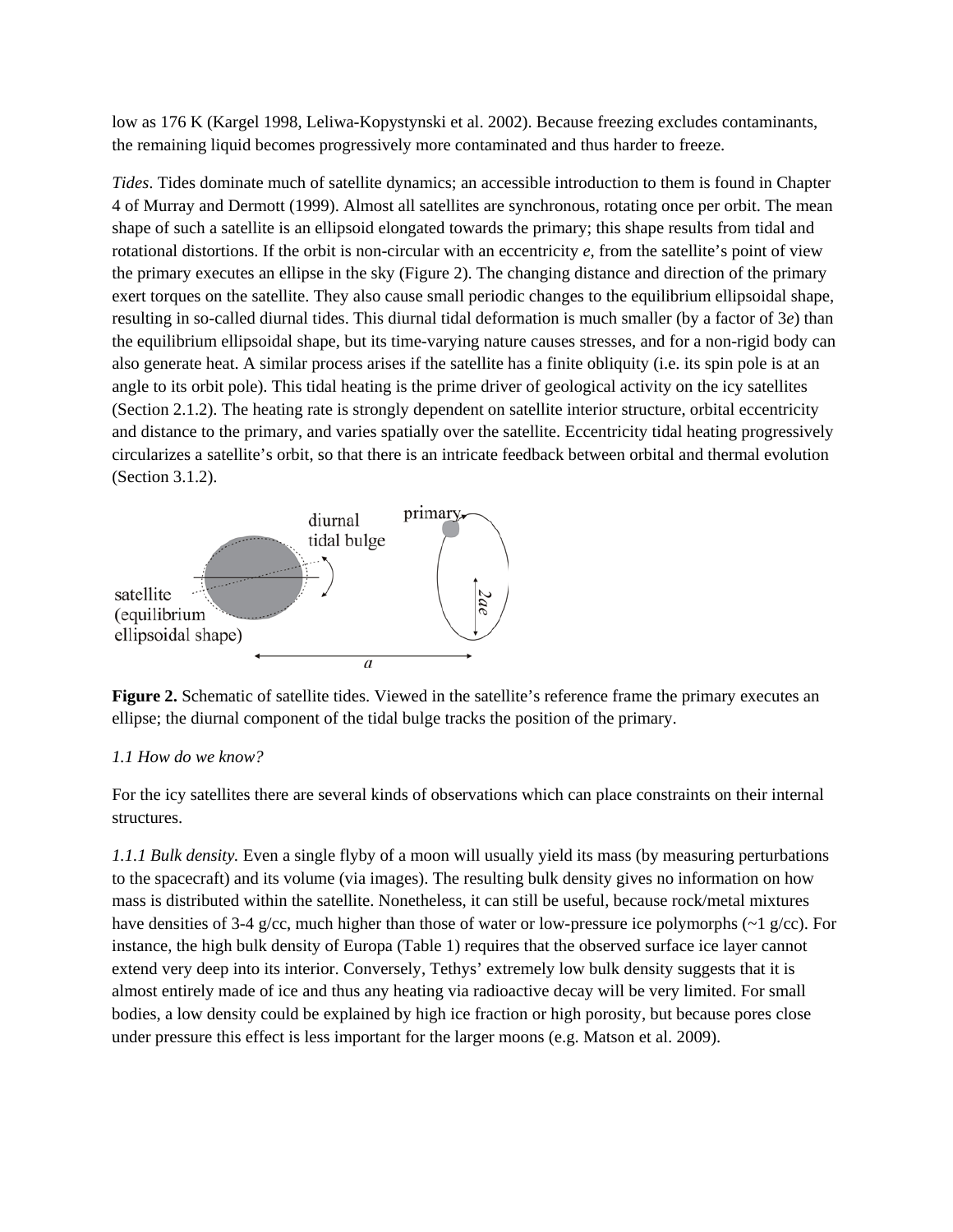|           | Distance | Period  | Eccen   | <b>Bulk</b>                      | Mean radius,     | $a$ , km                           | b, km            | $c$ , km         |
|-----------|----------|---------|---------|----------------------------------|------------------|------------------------------------|------------------|------------------|
|           | $(R_p)$  | (d)     | tricity | density                          | km               |                                    |                  |                  |
|           |          |         |         | $\frac{1}{2}$ kg m <sup>-3</sup> |                  |                                    |                  |                  |
| Europa    | 9.4      | 3.55    | .0101   | 2989                             | $1560.8 \pm 0.3$ | [1562.6]                           | [1560.3]         | [1559.5]         |
| Ganymede  | 15.0     | 7.15    | .0015   | 1942                             | $2634.1 \pm 0.3$ | [2635.2]                           | [2633.8]         | [2633.4]         |
| Callisto  | 26.3     | 16.7    | .007    | 1834                             | $2408.4 \pm 0.3$ | [2408.4]                           | [2408.3]         | [2408.2]         |
| Mimas     | 3.08     | 0.942   | .0202   | 1149                             | $198.2 \pm 0.5$  | $207.8 \pm 0.5$                    | $196.7 \pm 0.5$  | $190.6 \pm 0.3$  |
| Enceladus | 3.95     | 1.37    | .0045   | 1609                             | $252.1 \pm 0.2$  | $256.6 \pm 0.3$                    | $251.4 \pm 0.2$  | $248.3 \pm 0.2$  |
| Tethys    | 4.89     | 1.89    | .0000   | 985                              | $531.0 \pm 0.6$  | 538.4 $\pm$ 0.3                    | $528.3 \pm 1.1$  | $526.3 \pm 0.6$  |
| Dione     | 6.26     | 2.74    | .0022   | 1478                             | $561.4 \pm 0.4$  | $563.4 \pm 0.6$                    | $561.3 \pm 0.5$  | $559.6 \pm 0.4$  |
| Rhea      | 8.74     | 4.52    | .0010   | 1237                             | $763.5 \pm 0.6$  | $765.0 \pm 0.7$                    | $763.1 \pm 0.6$  | $762.4 \pm 0.6$  |
| Titan     | 20.3     | 15.9    | .0292   | 1880                             | 2574.8           | 2575.2                             | 2574.7           | 2574.4           |
| Iapetus   | 59.1     | 79.3    | .0283   | 1088                             | $734.3 \pm 2.8$  | $712.1 \pm 1.6$<br>$745.7 \pm 2.9$ |                  |                  |
| Miranda   | 4.95     | 1.41    | .0027   | $1201 \pm$                       | $235.8 \pm 0.7$  | 240.4 $\pm 0.6$                    | 234.2 $\pm 0.9$  | 232.9 $\pm$ 1.2  |
|           |          |         |         | 149                              |                  |                                    |                  |                  |
| Ariel     | 7.30     | 2.52    | .0034   | $1665 \pm$                       | 578.9 $\pm 0.6$  | 581.1 $\pm$ 0.9                    | 577.9 $\pm$ 0.6  | 577.7 $\pm$ 1.0  |
|           |          |         |         | 153                              |                  |                                    |                  |                  |
| Umbriel   | 10.2     | 4.14    | .0050   | $1400 \pm$                       | 584.7 $\pm 2.8$  |                                    |                  |                  |
|           |          |         |         | 184                              |                  |                                    |                  |                  |
| Titania   | 16.6     | 8.71    | .0022   | 1715                             | 788.9 $\pm 1.8$  |                                    | $\mathcal{L}$    |                  |
|           |          |         |         | ± 56                             |                  |                                    |                  |                  |
| Oberon    | 22.3     | 13.5    | .0008   | $1630 \pm$                       | 761.4 $\pm 2.6$  |                                    | $\equiv$         |                  |
|           |          |         |         | 58                               |                  |                                    |                  |                  |
| Triton    | 14.1     | $-5.88$ | .0004   | 2061                             | 1353.4 $\pm 0.9$ | $1354.9 \pm 0.9$                   | $1353.0 \pm 0.9$ | 1352.4 $\pm$ 0.9 |
| Pluto     |          |         |         | $1854 \pm$                       | $1188.3 \pm 1.6$ |                                    |                  |                  |
|           |          |         |         | 11                               |                  |                                    |                  |                  |
| Charon    | 16.5     | 6.38    | $<7e-5$ | 1701 $\pm$                       | 606.0 $\pm 1.0$  |                                    |                  |                  |
|           |          |         |         | 33                               |                  |                                    |                  |                  |

**Table 1**. Basic data for satellites. Distance is given in planetary radii (*Rp*), eccentricities are from Murray and Dermott (1999) except for Charon (Buie et al. 2012). Here *a,b,c* denote the three axes of the best-fit ellipsoidal shape. Sources of shape data are as follows: Europa – Nimmo et al. 2007, Ganymede  $\&$ Callisto – Davies et al. 1998, Saturnian satellites except Titan – Thomas 2010, Titan – Hemingway et al. 2013 (Table S1), Uranian satellites – Thomas 1988, Triton – Thomas 2000, Pluto & Charon – Nimmo et al. 2017. Quantities in brackets were derived subject to the assumption of hydrostatic equilibrium.

*1.1.2 Induction.* An electrically-conductive body in a time-variable magnetic field will experience induction currents, which generate a secondary magnetic field. This is the basis of the successful detection of subsurface oceans on Europa, Ganymede and Callisto by the *Galileo* spacecraft (Zimmer et al. 2000, Kivelson et al. 2002). These satellites experience a time-dependent magnetic field because Jupiter's magnetic pole is offset from its rotation pole, so the field changes on Jupiter's orbital period. Europa and Callisto exhibited internal magnetic fields which varied with the external field - evidence for induction. The magnitude of the induced field places bounds on the depth and conductivity of the layer responsible; the most parsimonious explanation is a salty ocean. At Ganymede, in addition to the induced field a constant field was also detected, indicating that Ganymede (uniquely) has an active dynamo. Unfortunately, because Saturn's magnetic field is co-aligned with its rotation pole, this technique cannot be used by *Cassini*.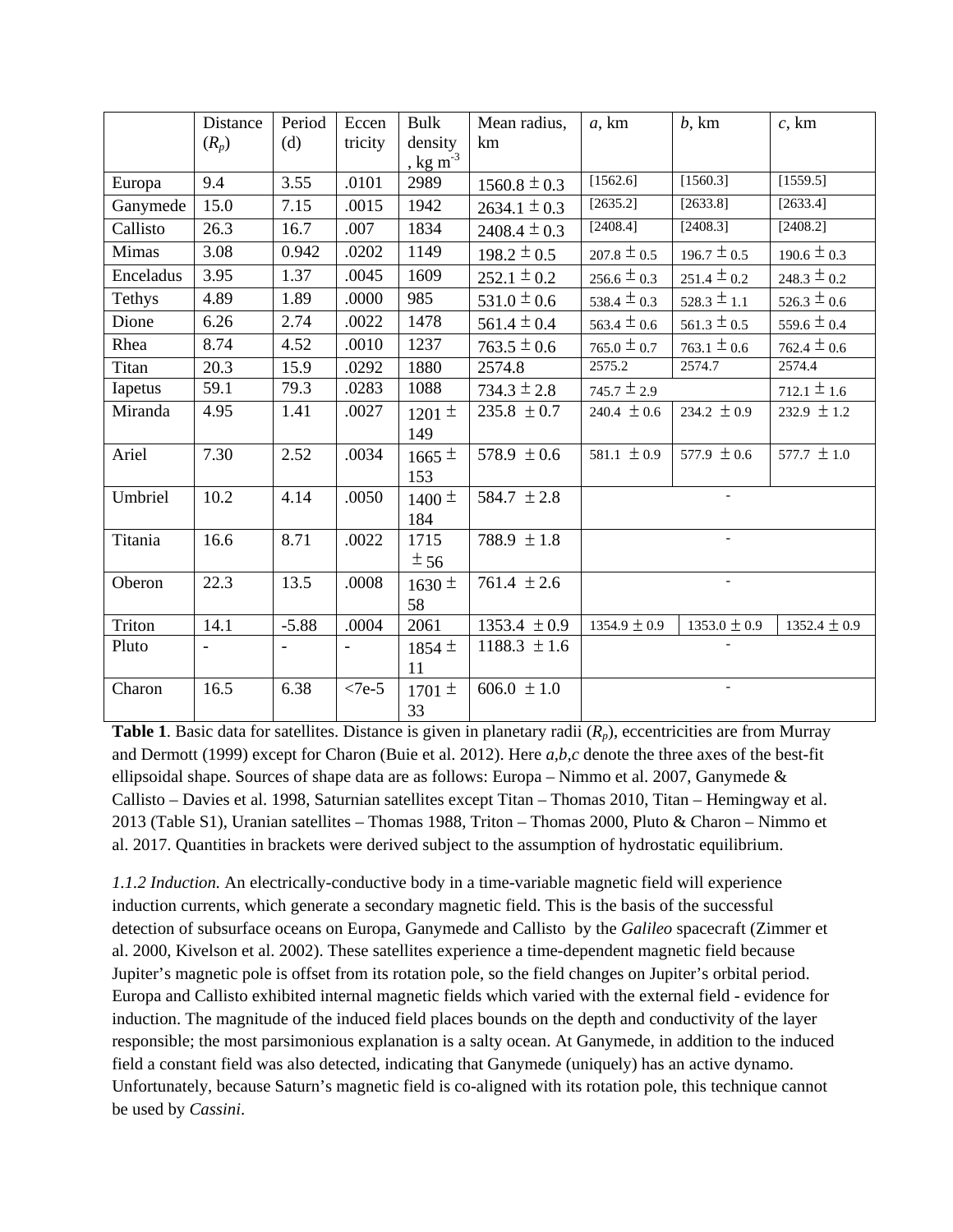*1.1.3 Shape and Gravity*. If a planet has no long-term strength, its surface will conform to an equipotential determined by the body's rotation, tidal distortion and internal mass distribution (Murray & Dermott 1999). The dominant feature of the resulting shape is described by a spherical harmonic of degree  $l=2$ . Remarkably, this shape can be used via the so-called Darwin-Radau approximation (e.g. Stacey 1969) to deduce the mass distribution as described by the moment of inertia or MoI, denoted *C*. Equivalently, the *l*=2 gravity coefficients can likewise be used to deduce *C*. It is thus straightforward to measure *C* for a strengthless body. The normalized MoI given by  $C/MR^2$  is usually quoted, as it can be compared directly with that of a uniform body (for which  $C/MR^2 = 0.4$ ).

Unfortunately, icy satellites are not obviously strengthless – for instance, Iapetus famously has a rotational bulge that "froze in" early in its history (Castillo-Rogez et al. 2007). One way of checking whether the shape or gravity conform to the strengthless ("hydrostatic") ideal is to measure the ratio of the two principal spherical harmonic coefficients,  $C_{20}/C_{22}$ . For a slowly-rotating hydrostatic body, this ratio is -10/3 (e.g. Tricarico 2014). Even if the shape and gravity are not hydrostatic, it is sometimes possible to separate out the hydrostatic and non-hydrostatic components, and establish a moment of inertia (e.g. Iess et al. 2014).

|                | $J_2(x10^6)$      | $J_2/C_{22}$ | Inferred $C/MR^2$ | Reference             |
|----------------|-------------------|--------------|-------------------|-----------------------|
| Europa         | $435.5 \pm 8.2$   | [10/3]       | [0.346]           | Anderson et al. 1998  |
| Ganymede       | $127.5 \pm 2.9$   | [10/3]       | [0.312]           | Anderson et al. 1996  |
| Callisto       | $32.7 \pm 0.8$    | [10/3]       | [0.355]           | Anderson et al. 2001  |
| Enceladus      | $5435.2 \pm 34.9$ | 3.51         | 0.335             | Iess et al. 2014      |
| Dione          | $1454 \pm 16$     | 4.00         | $0.32 - 0.34$     | Hemingway et al. 2016 |
| Rhea           | $946.0 \pm 13.9$  | 3.91         | n/a               | Tortora et al. 2016   |
| Titan (Sol 1a) | $33.6 \pm 0.3$    | 3.32         | 0.343             | Iess et al. 2012      |
| Titan (Sol 2)  | $31.9 \pm 0.6$    | 3.20         | 0.344             | Iess et al. 2012      |

**Table 2**. Summary of gravity moments and inferred normalized moment of inertia for icy satellites. Here  $J_2=-C_{20}$ . Values in brackets indicate the ratio  $J_2/C_{22}$  was fixed at 10/3. For Titan two independent solutions are given; also see Section 1.2.1.

*1.1.4 Geodesy*. There are several ways in which precise measurements of a satellite's orientation and surface position can be used to deduce its internal structure. One is to measure the amplitude of the satellite's diurnal tides (Wahr et al. 2006), either by tracking its surface deformation (yielding the socalled tidal *h2* Love number; Stacey 1969), or by measuring the resulting time-variable gravity (yielding the tidal  $k_2$  Love number). A satellite lacking an ocean will typically exhibit lower tidal  $h_2$  and  $k_2$  than a satellite possessing an ocean; this is because the ocean decouples the deep interior (which is typically rigid and resistant to deformation) from the ice shell above (Moore & Schubert 2000).

A second approach is to look for librations, small periodic departures from a constant rotation rate (Tiscareno et al. 2009). An ellipsoidal rigid satellite in an eccentric orbit will experience periodic torques as it orbits its primary. These torques cause the satellite to spin up and spin down over the course of an orbit. The amplitude of the resulting librations depend on the (known) shape and orbital characteristics of the satellite, and also its moment of inertia. Thus, if the libration amplitude can be measured, the moment of inertia can be deduced. For a non-rigid satellite things become more complicated (Van Hoolst et al. 2013), but the basic principle remains the same.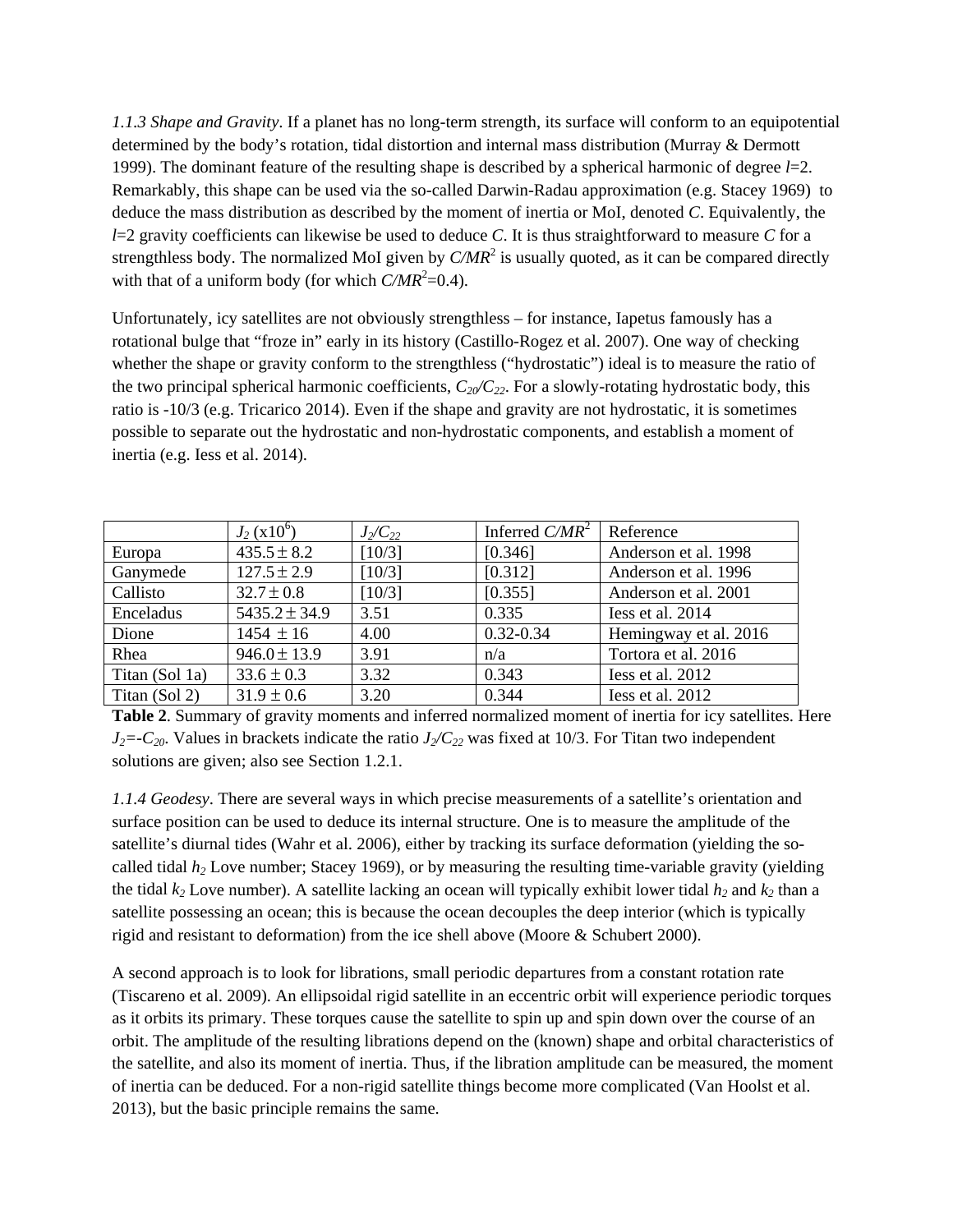A final approach is to measure the obliquity: the tilt of the satellite's rotation axis from the normal to its orbit plane. Both the orbit pole and the rotation pole will precess; dissipation in the satellite drives these two poles to remain coplanar with the mean orbit-pole location, a so-called Cassini state. In a similar way to librations, the obliquity depends on the known shape, the orbital inclination, and the moment of inertia. So if the obliquity can be measured, the moment of inertia can be deduced (Bills & Nimmo 2011). Note that, in contrast to the libration approach, an additional assumption (that the satellite is in a Cassini state) has to be made.

*1.1.5 Other approaches*. In some cases, information from other measurements can help to deduce interior structure. For instance, chemical measurements of the erupted materials at Enceladus helped determine its internal state (Section 1.2.4), and similar comments apply to measurements of Titan's atmosphere (Section 2.1.5). Direct measurements of the heat emitted at Enceladus's south pole (Section 2.1.2) have proven important in understanding its evolution. Telescopic observations of Europa suggest the presence of eruptive plumes there (Section 1.2.4) and Earth-based measurements of its obliquity may ultimately help determine its internal structure.

## *1.2 What do we know?*

Having discussed the general techniques available, each satellite will now be described in turn. Figure 3 summarizes the inferred internal structures of the moons which have been subject to most scrutiny.



**Figure 3**. Inferred internal structures for selected moons. Question marks indicate regions of particular uncertainty. Note the lumpy core of Mimas, and that Mimas and Enceladus are plotted at three times the scale of the other moons.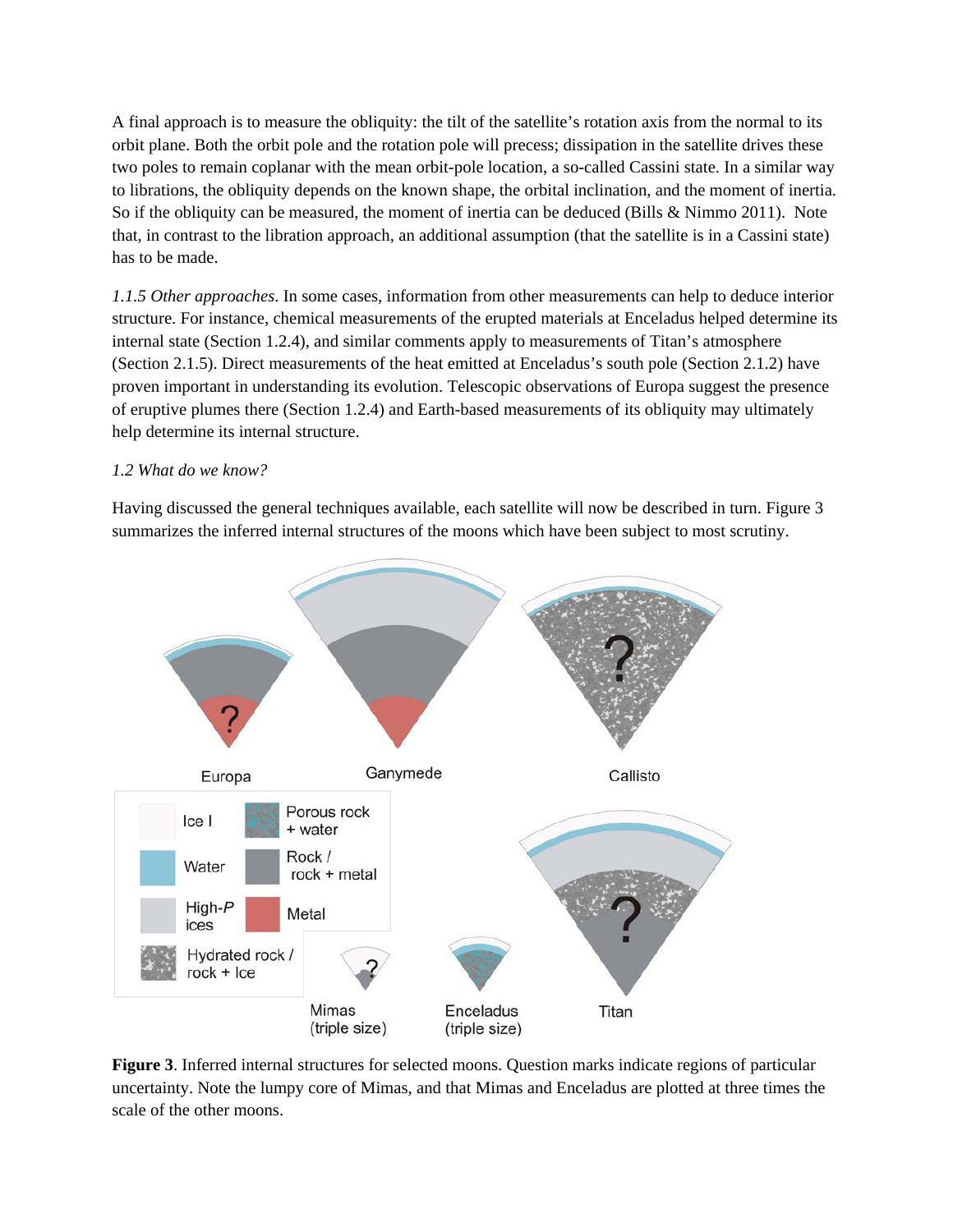*1.2.1 Titan*. Titan is a particularly complicated satellite, possessing as it does a thick atmosphere and liquid hydrocarbons at the surface. Because of its size, a subsurface ocean was thought likely even prior to the *Cassini* mission (e.g. Sohl et al. 2003).

*Cassini* measurements of Titan's obliquity (Stiles et al. 2008) provide the strongest evidence for a subsurface ocean. The obliquity of Titan is about three times larger than would be expected for a solid body; this large difference can be explained if the near-surface shell is decoupled from the interior by an ocean (Bills & Nimmo 2011, Baland et al. 2014). Alone of the icy satellites, Titan's tidal response has also been measured, yielding  $k_2 \approx 0.4$ -0.7 (Iess et al. 2012). This is higher than theoretically predicted values (Sohl et al. 2003), and suggests a highly deformable interior in addition to a shallow decoupling ocean. It also makes Titan's high eccentricity hard to explain (Section 3.1.2 below).

Early *Cassini* flybys showed that Titan's *l*=2 gravity was approximately hydrostatic (Iess et al. 2010), while its topography was not (Zebker et al. 2009). One likely explanation for this is that Titan experiences spatial variations in shell thickness, which are expected owing to spatial variations in tidal heating, and which result in a topography signal but no corresponding gravity signal (Nimmo & Bills 2010). The inferred shell thickness variations can be explained by mild tidal heating, but require that the ice shell be conductive rather than convective (Section 2.1.4). Absence of convection can be explained if the base of the shell is cold (e.g. because the ocean is  $NH_3$ -rich).

Taking Titan's degree-2 gravity to be hydrostatic, an MoI of 0.34 was inferred (Iess et al. 2012; Table 2). More recently, measurements of  $l=3$  gravity and topography have been used to identify a non-hydrostatic component, likely resulting from a rigid near-surface layer ~100 km thick (Hemingway et al. 2013). Subtracting this non-hydrostatic component from the *l*=2 gravity and topography yields a normalized MoI which is model-dependent but might be as large as 0.36. Unfortunately, different interpretations of this number are possible (Tobie et al. 2014). It might mean that Titan really is incompletely differentiated, containing an intimate mixture of rock and ice; or it might mean that the silicates are hydrated and thus relatively low-density (Castillo-Rogez and Lunine 2010).

*1.2.2 Europa* Europa's bulk density indicates that it is mostly rock (Table 1). Because of the limited number of flybys, Europa's degree-two gravity coefficients are not *independently* determined (Table 2), so they cannot be used to test whether the body is hydrostatic (Anderson et al. 1998). Europa's shape is close to hydrostatic, but the uncertainties are large (Nimmo et al. 2007). Nonetheless, assuming hydrostatic behaviour, the gravity coefficients can be used to deduce a normalized MoI of 0.346, which is consistent with a thin  $(\sim 100 \text{ km}) \text{ H}_2\text{O}$  layer above the silicates.

The induction technique constitutes the strongest evidence for a subsurface ocean on Europa (Zimmer et al. 2000). The existing data only reveal the induction effect at a single period (Jupiter's rotation), so there is a tradeoff between the inferred conductor thickness and conductivity (Khurana et al. 2002). Nonetheless, a near-surface liquid water layer seems inescapable. In contrast, the thickness of the ice shell is currently quite uncertain. If Europa's silicate interior were Io-like, the tidal heat generated could maintain a shell only a few km thick (Greenberg et al. 2002). Lower tidal heating levels, probably concentrated in the ice shell, would result in a shell thickness of a few tens of km (Hussmann et al. 2002, Tobie et al. 2005). The largest impact features on Europa are more consistent with a thicker shell (Turtle & Pierazzo 2001, Schenk 2002), but most surface observations cannot distinguish between thin and thick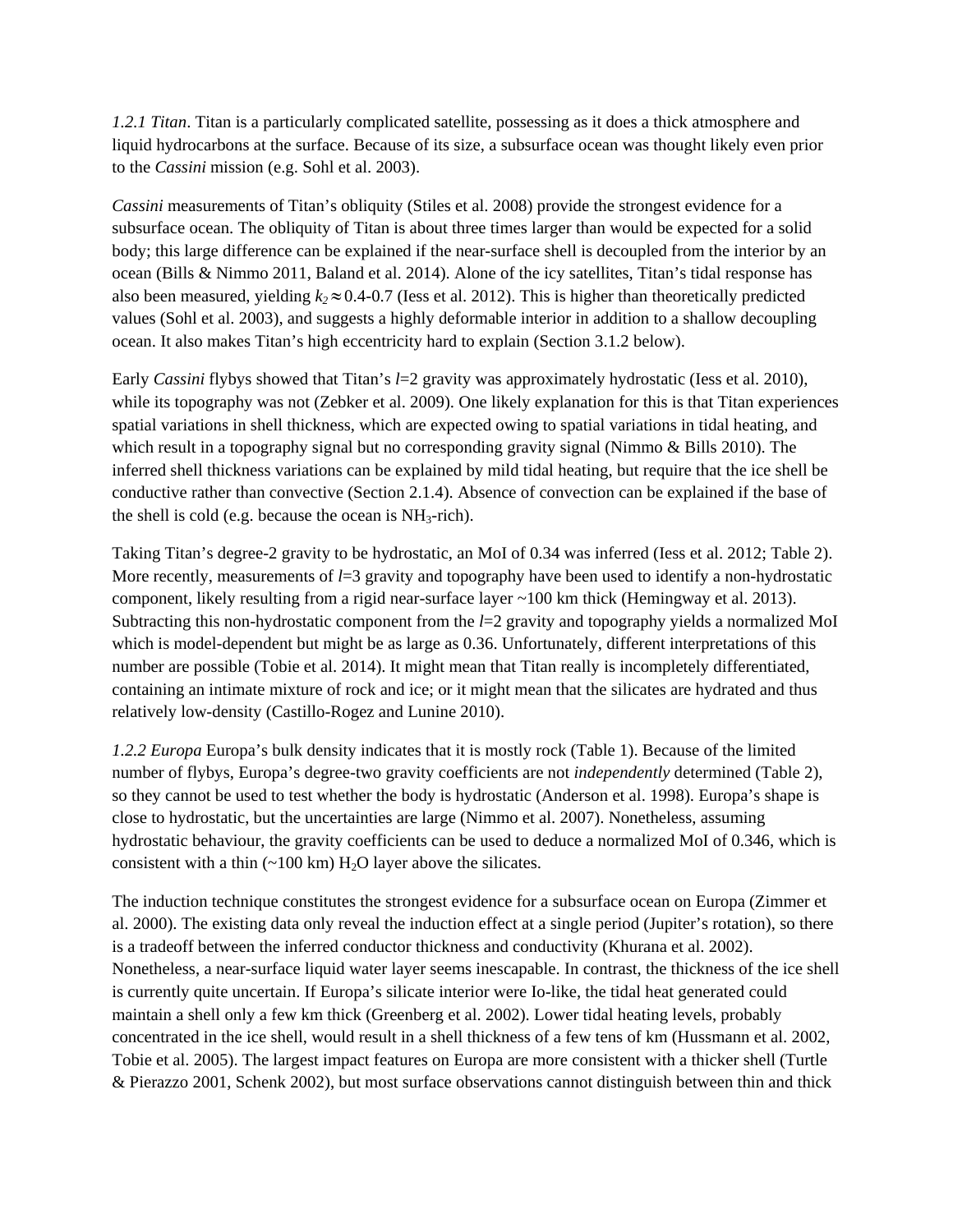shells. Unlike Titan, the limited topographic data show no evidence for lateral shell thickness variations (Nimmo et al. 2007).

*1.2.3 Ganymede & Callisto* For Ganymede and Callisto, the same basic techniques were applied as at Europa. Induction revealed a subsurface ocean beneath Callisto (Zimmer et al. 2000), and a probable one at Ganymede (Kivelson et al. 2002), with interpretation at the latter being complicated by the presence of an internally-generated permanent field. As at Europa, the degree-two gravity coefficients could not be determined independently, so hydrostatic equilibrium had to be assumed. Under this assumption, Ganymede and Callisto have normalized MoI's of 0.312 and 0.355 (Anderson et al. 1996, Anderson et al. 2001). Interpretation of Ganymede's gravity is complicated by the presence of apparently local anomalies, similar to the "mascons" on the Moon (Palguta et al. 2006).

The MoI for Ganymede suggests a differentiated interior. This is consistent with its apparent ability to generate an internal magnetic field, implying a liquid iron core in which convection – driven by thermal or compositional buoyancy – is occurring (Hauck et al. 2006). For Callisto, the MoI value indicates an incompletely-differentiated body. This is surprising, because the inferred subsurface ocean implies some degree of differentiation. Although scenarios have been constructed in which these two apparently discrepant observations can be reconciled (Nagel et al. 2004), it may be that Callisto is cold enough that the hydrostatic assumption (and thus the derived MoI) are simply incorrect (McKinnon 1997).

*1.2.4 Enceladus* One of the biggest surprises of the *Cassini* mission was that tiny Enceladus was geologically active, venting water vapour and heat into space at its South Pole (Porco et al. 2006, Spencer et al. 2006). Measurements of the eruption products revealed salty ice grains (Postberg et al. 2011), immediately suggesting the presence of subsurface water. More recently, measurements of its anomalously large librations have proved that this subsurface water is a global ocean, not just a regional sea (Thomas et al. 2016).

The gravity and topography of Enceladus have been analyzed in a similar manner to Titan, decomposing them into hydrostatic and non-hydrostatic components and taking into account the effects of rapid rotation (Iess et al. 2014). By combining these results with the measured libration amplitude, a fairly precise picture has emerged (Hemingway et al., 2018), with an ice shell 20-30 km thick, overlying an ocean of comparable thickness and a low-density, presumably porous, silicate core with a radius of about 190 km. The ice shell is thinned to perhaps only a few km at the South Pole, presumably reflecting enhanced tidal heating there.

In situ measurements of the plume chemistry have been used to deduce high-temperature chemical reactions between the water and silicates (Hsu et al. 2015, Waite et al. 2017). Coupled with the low inferred density of the core, these observations suggest that water flushes through the core and is heated there, likely because the core is deformable and tidally-heated (Roberts 2015, Choblet et al. 2017).

*1.2.5 Other mid-sized Saturnian satellites* For the other Saturnian satellites, fewer constraints are available. Their bulk densities indicate varying rock:ice ratios (Table 1); Tethys in particular must be almost pure ice. Mimas, Enceladus, Iapetus, Titan and (arguably) Tethys all have degree-2 shapes which are not hydrostatic (Thomas et al. 2010, Nimmo et al. 2011); the other satellites are less distorted, so the uncertainties in their shapes are too large to be sure. Iapetus is distinguished by its large rotational bulge,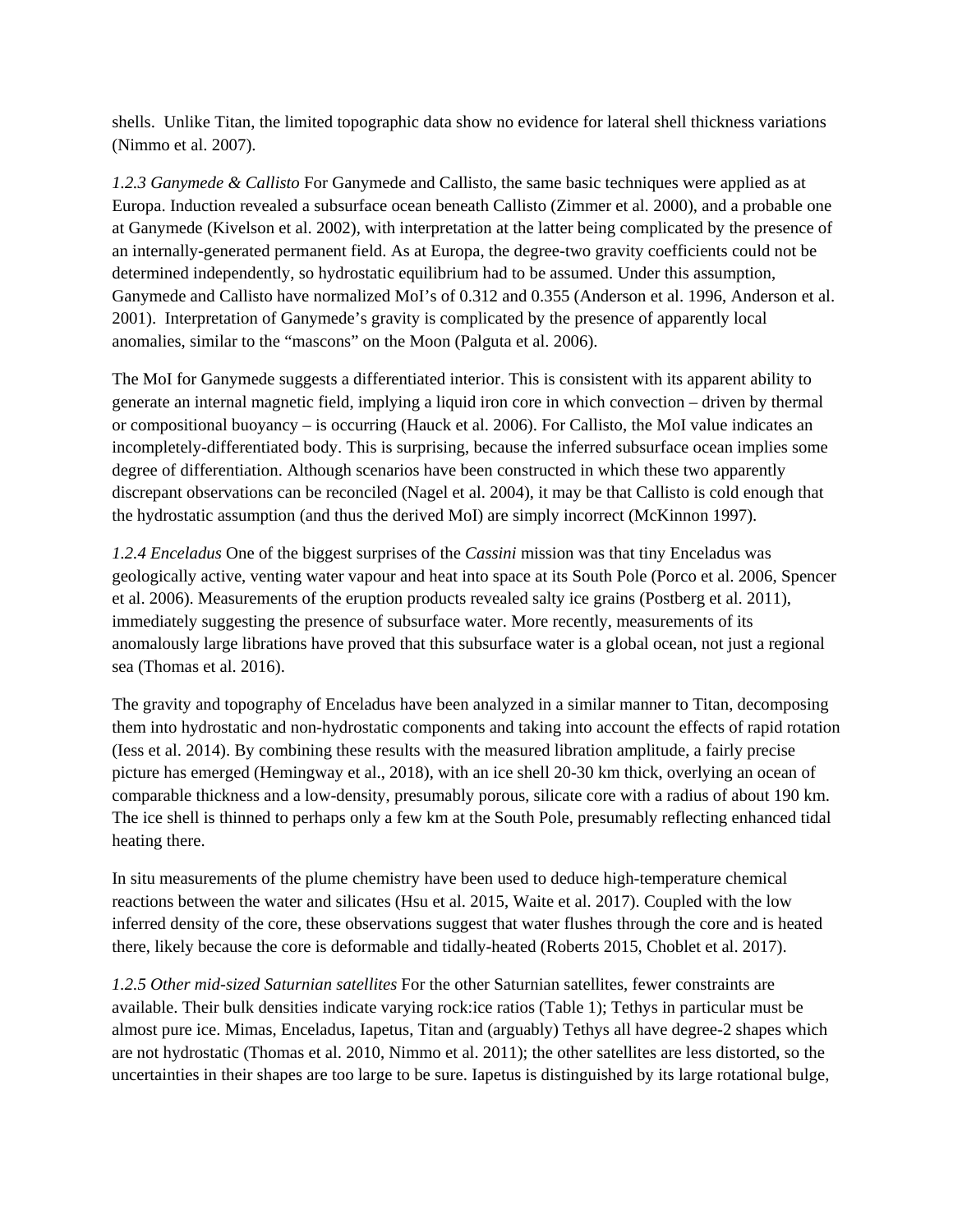characteristic of a rotational period of ~16h and acquired long before it attained its present-day synchronous spin state (Castillo-Rogez et al. 2007).

Rhea's gravity is non-hydrostatic; combined with the uncertainties in its topography, this makes the interior structure hard to constrain (Tortora et al. 2016). By contrast, although Dione's gravity is also nonhydrostatic, an Enceladus-like analysis reveals a moment of inertia of ~0.33 (Hemingway et al. 2016) and the existence of a compensated ice shell, suggesting a subsurface ocean (Beuthe et al. 2016). No gravity moments are available for Mimas, Tethys or Iapetus.

As with Enceladus, librations have been measured at Mimas and have a slightly larger amplitude than would be expected for a rigid body of Mimas's shape (Tajeddine et al. 2014). There are two possible interpretations: either Mimas has a subsurface ocean, or it has subsurface mass anomalies that provide a larger torque than would be expected based on the surface shape. Given Mimas's small size and absence of geological activity, the latter explanation is much more likely, and might be due to a "lumpy" rocky core.

*1.2.6 Uranian satellites* Almost no information is available for these bodies. Although their shapes are approximately known (Thomas 1988), their masses (and thus bulk densities) are in some cases poorly constrained. Ariel, Miranda and Titania all show substantial surface deformation (Collins et al. 2009), most likely because of ancient tidal heating.

*1.2.7 Kuiper Belt Objects* Triton, with its retrograde orbit round Neptune, is generally thought to be a captured Kuiper Belt object (Agnor & Hamilton 2006). The capture and subsequent orbital circularization would have led to intense tidal heating and the expectation of complete differentiation (Goldreich et al. 1989). Triton's size and density make it a close cousin to Pluto. The *New Horizons* mission recently determined accurate shapes for both Pluto and Charon, revealing that Charon is about 10% less dense than Pluto (Nimmo et al. 2017). The bulk densities of all three objects suggest they consist of roughly two-thirds rock by mass (McKinnon et al. 2017).

Triton's ellipsoidal shape is slightly more distorted than would be expected for a fully-differentiated body (Thomas 2000), but the uncertainties are sufficiently large that this result may not be meaningful. There is no evidence for any rotational flattening of either Pluto or Charon (Nimmo et al. 2017), and no gravity data. Pluto is presumed to be differentiated, mainly because if it was undifferentiated, high pressure ice phase changes would have resulted in substantial contraction (McKinnon et al. 2017). Instead, the surface is peppered with extensional faults, consistent with a refreezing subsurface ocean (Moore et al. 2016).

# **2. Dynamics**

Various dynamic processes are likely to have operated on the icy satellites and modified their surfaces. In some cases, surface observations can allow us to infer with confidence that a particular process has operated (e.g. impact craters, Section 2.2.3). In other cases, however, the surface observations can be ambiguous or controversial. For instance, surface fractures can arise through various different mechanisms, such as ice shell thickening, tidal stresses or polar wander. Images alone are generally insufficient to definitively identify "cryovolcanic" deposits (Section 2.1.5).

Below these processes are categorized as either internal or external. Internal processes on generic icy satellites are reviewed in McKinnon (1998), Matson et al. (2009) and Collins et al. (2010). For external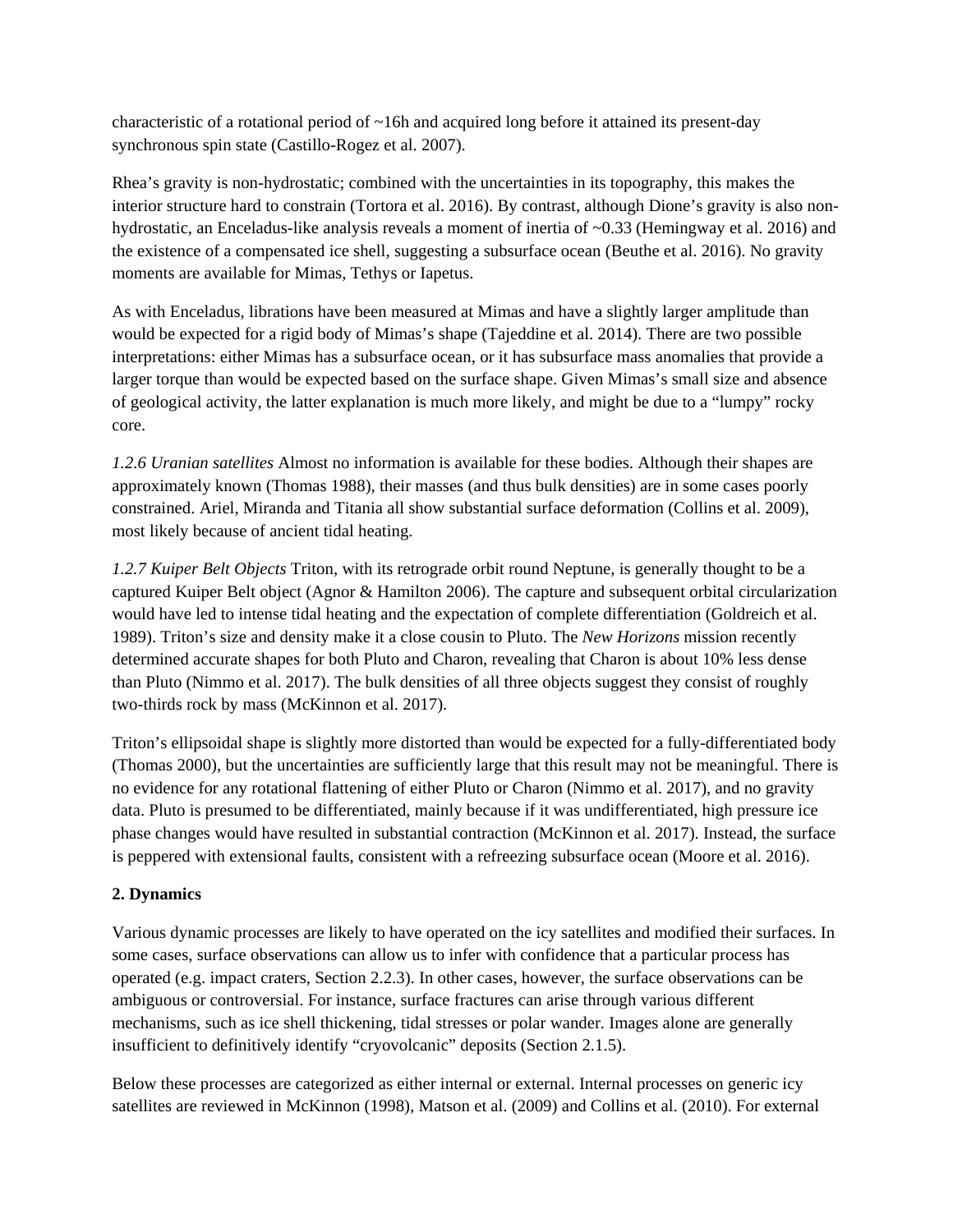processes, impacts are covered by Melosh (1989) and tides and orbital evolution by Murray and Dermott (1999) and Peale (1999).

#### *2.1 Internal processes*

*2.1.1 Radioactive decay and long-term cooling* Decay of long-lived radiogenic elements (K,U,Th) can keep large satellites warm (Hussmann et al. 2006). For example, Pluto, which was never tidally-heated, could easily have maintained a subsurface ocean to the present-day purely by radioactive heating, as long as the ice shell above did not convect (Robuchon & Nimmo 2011). Similar conclusions apply to Titan, Callisto and Ganymede; Europa's ice shell is inferred to be so thin that some degree of tidal heating is required in addition (see below).

The present-day chondritic heating rate is about  $3.4x10^{-12}$  W/kg, with the rate being almost ten times higher at 4.5 Ga. For a typical satellite which is two-thirds rock by mass and has a radius of 200 km or 2000 km, the resulting present-day heat fluxes would be about 0.3 and 3 mW  $m<sup>2</sup>$ , respectively (neglecting any stored heat).

The slow decrease in radioactive heat means that subsurface oceans will tend to re-freeze over time. Because of the volume changes involved, near-surface extensional stresses will result (Nimmo 2004), unless high-P ice phases are present. This process probably explains the ubiquitous extensional tectonic features observed on mid-sized icy bodies – Dione, Rhea, Tethys, Ariel, Titania and Charon (Collins et al. 2009).

*2.1.2 Tidal heating* As mentioned above, a satellite experiences tidal heating at a rate given by (Wisdom 2008)

$$
\dot{H} = \frac{3}{2} \frac{n^5 R^5}{G} \frac{k_2}{Q} \left[ 7e^2 + \sin^2 \theta \right]
$$
(1)

where *n* is the mean motion, *R* is the satellite radius, *G* is the gravitational constant, *e* is the eccentricity and  $\theta$  the satellite obliquity. The quantity  $k_2$  is the tidal Love number (Section 1.1.4) and  $Q$  is the dimensionless dissipation factor, where a high *Q* implies a low dissipation and a small phase lag between the applied potential and the tidal response. The quantity  $k/Q$  can also be written as  $\text{Im}(k_2)$ , where  $k_2$  is now a complex number (Tobie et al. 2005). A perfectly elastic or perfectly inviscid satellite would have  $k_2$ /Q=0. A viscoelastic satellite will have a  $k_2$ /Q that depends on the viscosity and rigidity of the individual layers and the forcing frequency (Tobie et al. 2005). The presence of an ocean increases  $k_2$  (Moore  $\&$ Schubert 2000) and also usually results in a larger  $k_2/Q$  (more dissipation).

For an isolated satellite, the torques associated with tidal heating tend to circularize the orbit (Murray and Dermott 1999). As a result, the tidal heating rate decreases. Thus, one would expect an isolated satellite to be in a circular orbit experiencing no tidal heating. Triton comes close to fulfilling this expectation, but other bodies (Europa, Enceladus etc.) are in orbital resonances which continually pump up the eccentricity and counteract the effect of circularization. A satellite with a larger inclination will typically have a higher obliquity (Section 1.1.4), so that inclination-type resonances can also lead to enhanced tidal heating. These issues are discussed in more detail below (Section 3.1.2).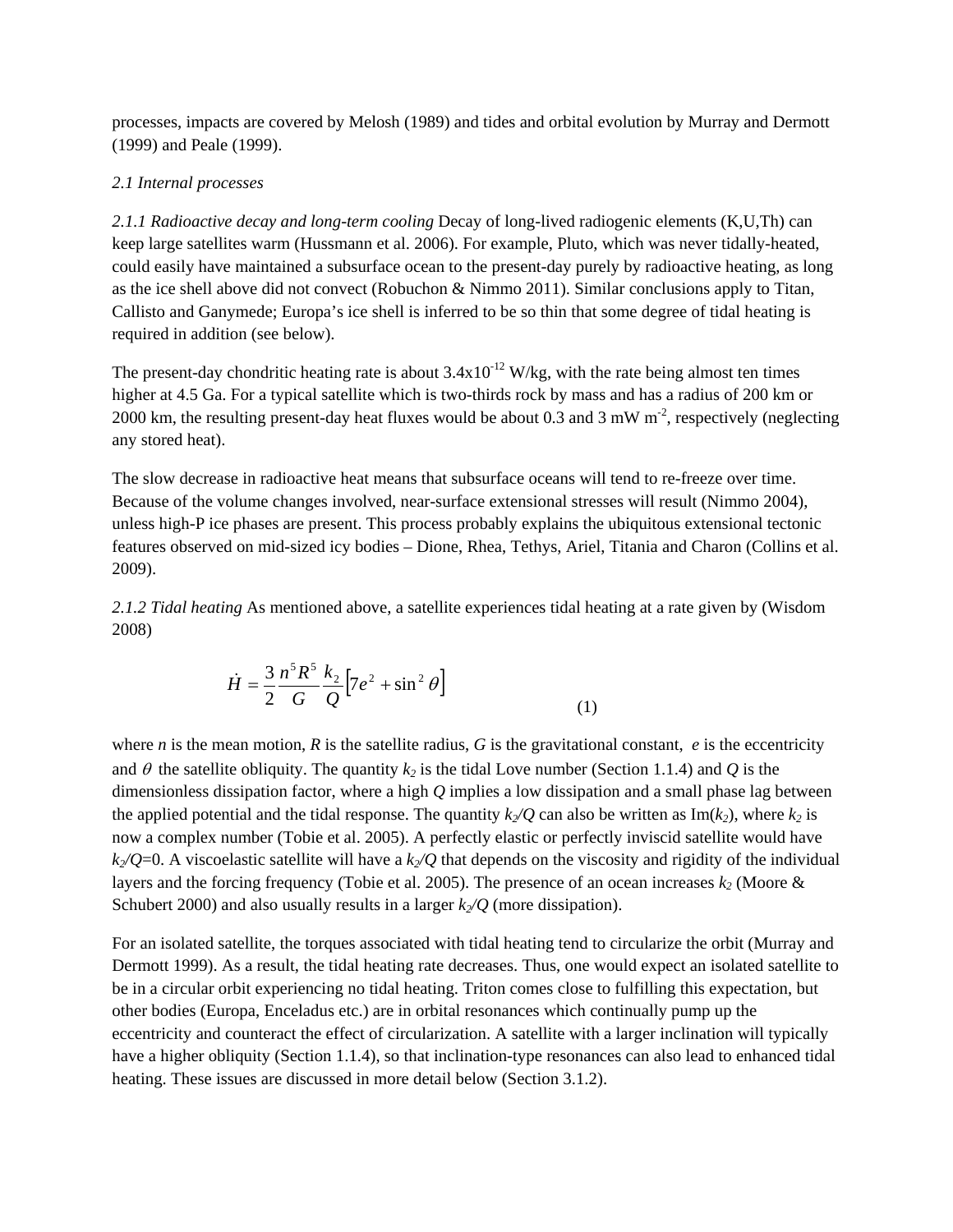The local rate of tidal heating depends on the local material properties. Ice near its melting point has a viscoelastic response timescale comparable to satellite orbital periods, which results in a large  $k_2/Q$  and high tidal heating (Moore & Schubert 2000). Solid rocky cores have much longer response timescales, resulting in much less heating. Tidal heating also varies laterally (Beuthe 2013); in thin ice shells, the heating rate is a factor of  $\sim$ 2 higher at the poles than at the equator and can result in shell thickness variations (Ojakangas & Stevenson 1989).

Subsurface oceans also respond to tides, and could in principle dissipate heat (Tyler 2008). The physics differs to that of solid regions, because oceans are almost inviscid and turbulent. Obliquity tides turn out to be more effective at driving ocean tidal heating than eccentricity tides, but it now seems that the total power dissipated in subsurface oceans is most likely too small to matter, except perhaps for Triton (Chen et al. 2014). The presence of a rigid shell on top of the ocean further reduces the dissipated power (Beuthe 2016).

Tidal heating is most evident at Enceladus, where the 5-15 GW heat being emitted at the South Pole (Spencer et al. 2018) must ultimately come from tides. Although it was originally presumed that the heat was being generated in the ice shell, the shell is now thought to be so thin (Section 1.2.4) that a deformable core seems a more likely location of the heat (Roberts 2015). This is also consistent with presumed products of hydrothermal circulation detected in the erupted materials (Choblet et al. 2017). The asymmetry between the north and south poles of Enceladus is hard to explain, because tidal heating is symmetric about the equator.

The existence of a relatively thin ice shell on Europa (Section 1.2.2) is also explicable by tidal heating. Ganymede and Callisto are not significantly tidally-heated at the present day, owing to their greater distances from Jupiter. Titan is probably mildly tidally-heated, with lateral heating variations likely responsible for inferred shell thickness variations (Section 1.2.1). How Titan's high eccentricity can be reconciled with its high measured *k2* (Section 1.2.1) represents an open question: presumably Titan's *Q* is high (low dissipation), though how this arises is uncertain.

Triton was almost certainly violently tidally-heated in the past (Section 1.2.7); it doesn't experience significant eccentricity tides at present, but might experience heating from its predicted obliquity (Chen et al. 2014). Charon may have been tidally-heated previously (Rhoden et al. 2015), but its orbit is currently circular (Buie et al. 2012). Further discussion of other possible ancient tidal heating episodes will be deferred to Section 3.1.2.

*2.1.3 Flexure & relaxation* The viscosity of ice is expected to decrease with depth (Section 1). This rheology structure can be approximately described by assuming an elastic layer with a thickness defined by a particular isotherm. Thus, if the thickness of the elastic layer can be determined, the temperature structure at the time of loading, and thus the heat flux, can be approximately inferred (e.g. Nimmo et al. 2002). This is very useful for inferring thermal histories (see Section 3.1). In practice, different regions of a satellite sometimes show differing elastic thicknesses: this might either be because of spatial variations in heat flux, or because the loads were emplaced at different times.

Topography derived from altimetry or (more usually) stereo imaging is available for most of the icy satellites. Using topography, it is often possible to identify individual loads and the resulting surface deformation. At its simplest, the characteristic wavelength of the response, known as the flexural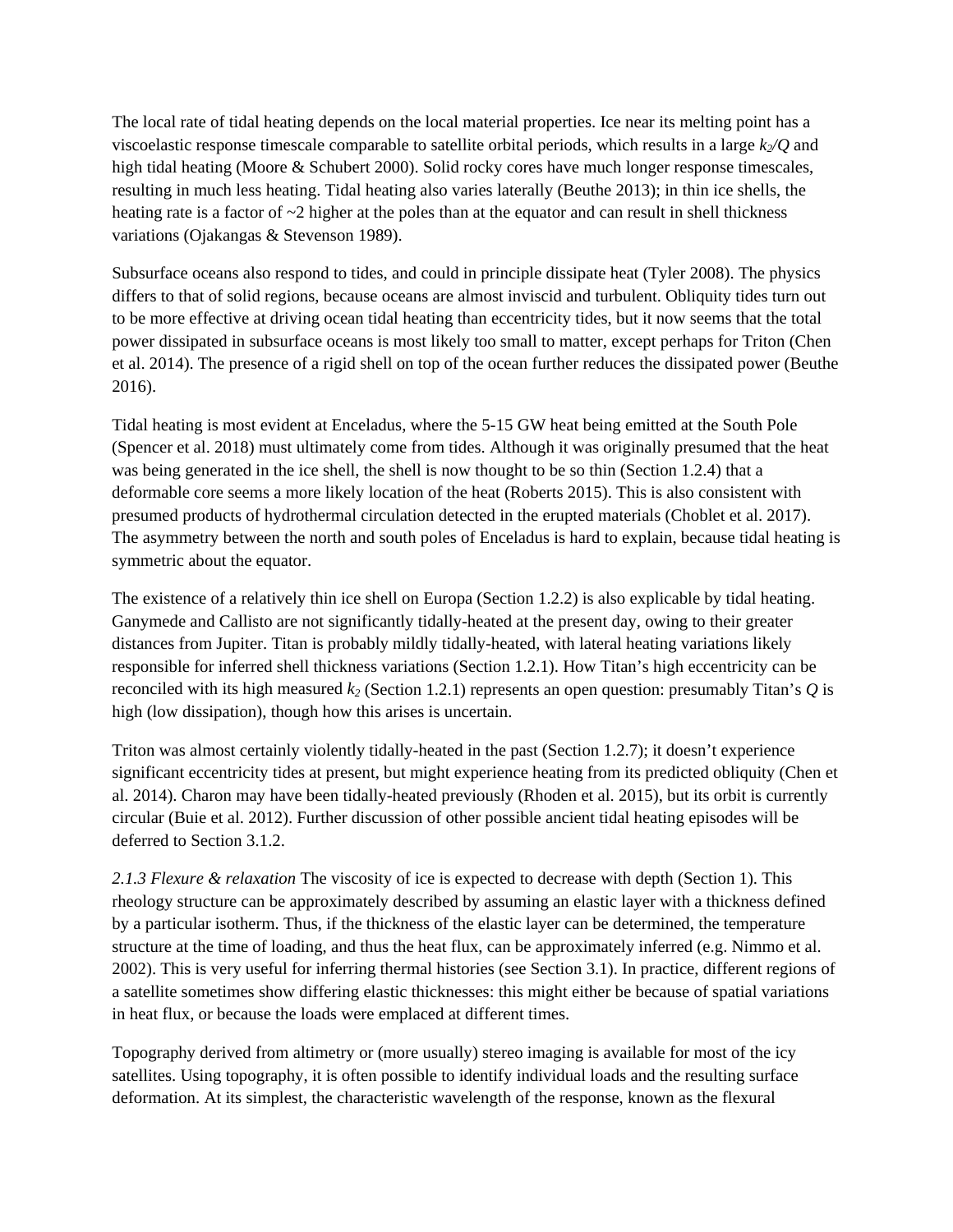parameter  $\alpha$ , can be inferred from the topography and related directly to the thickness of the deforming elastic layer, *Te*:

$$
\alpha = \left(\frac{ET_e^3}{3(1 - v^2)g\Delta\rho}\right)^{1/4} \tag{2}
$$

where here *E* is the Young's modulus of ice (nominally 9 GPa), <sup>ν</sup> is the Poisson's ratio, *g* is the surface acceleration and  $\Delta \rho$  is the density contrast between the material beneath the shell and the overlying material (in this case vacuum) (Turcotte and Schubert 2002)

Roughly speaking, the transition from elastic to viscous behaviour is expected to occur at about half the melting temperature, or about 130 K. At these temperatures, ice thermal conductivity is about 5  $\text{Wm}$ <sup>-1</sup> $\text{K}$ <sup>-1</sup> (Ross & Kargel 1998) so for Enceladus (surface temperature 80 K), a 1 km elastic thickness would imply a heat flux of roughly  $250 \text{ mWm}^2$ , comparable to what is observed at the South Pole.

Table 3 gives a selection of inferred elastic thicknesses for different bodies. For Europa, a wide range of *Te* values has been obtained, depending on the feature examined (Billings & Kattenhorn 2005). This might be due to high spatial variability in heat flux; for instance, the ubiquitous double ridges (which give low *Te* values) might be being heated in some fashion (Dombard et al. 2013). Table 3 shows typical *Te* values of a few km, compared with the tens or hundreds of km obtained for silicate bodies. The implied heat fluxes are tens to hundreds of m $Wm^{-2}$ , much higher than the anticipated present-day radiogenic heat flux (see above).

| <b>Body</b>     | $T_e$ (km)  | <b>Reference</b>       | <b>Body</b> | $T_e$ (km)  | Reference            |
|-----------------|-------------|------------------------|-------------|-------------|----------------------|
| Enceladus       | 0.3         | Giese et al. 2008      | Dione       | $2.5 - 4.5$ | Hammond et al. 2013  |
| Ganymede        | $0.9 - 1.7$ | Nimmo et al. 2002      | Ariel       | $3.8 - 4.4$ | Peterson et al. 2015 |
| (bright, young) |             |                        |             |             |                      |
| Miranda         |             | Pappalardo et al. 1997 | Tethys      | $5 - 7$     | Giese et al. 2007    |
|                 |             |                        | Iapetus     | $50-100*$   | Giese et al. 2008    |

**Table 3**. A selection of flexurally-derived elastic thicknesses for icy bodies. \*The Iapetus value is an over-estimate because the authors ignored the effect of membrane stresses.

An alternative approach to inferring ancient heat fluxes is to look for anomalously shallow (relaxed) impact basins. An impact feature exerts stresses on the ice beneath; if the ice is sufficiently warm, it will flow in response to these stresses and gradually erase the basin (Melosh 1989). The rate of relaxation depends on the crater dimensions and the subsurface temperature gradient. On some parts of Enceladus and Ganymede, heat fluxes were sufficiently high that even quite small craters are relaxed (Bland et al. 2012, 2017). Impact basins on Dione, Rhea and Tethys are shallower than comparable basins on Iapetus, implying heat fluxes of at least a few tens of mWm<sup>-2</sup> operating over at least a few Myr (White et al. 2013, 2017). These high inferred heat fluxes are generally consistent with independent estimates obtained from flexural studies (see above) and are almost certainly caused by tidal heating.

*2.1.4 Convection* A thin ice shell will remove heat generated in the interior by conduction. The resulting temperature profile is not linear, however, because the thermal conductivity of ice goes as roughly 1/*T* (Ross & Kargel 1998). If the ice shell is thick enough, heat will instead by transferred by convection. Convection is important for three reasons. First, it increases the rate of cooling, which means that it is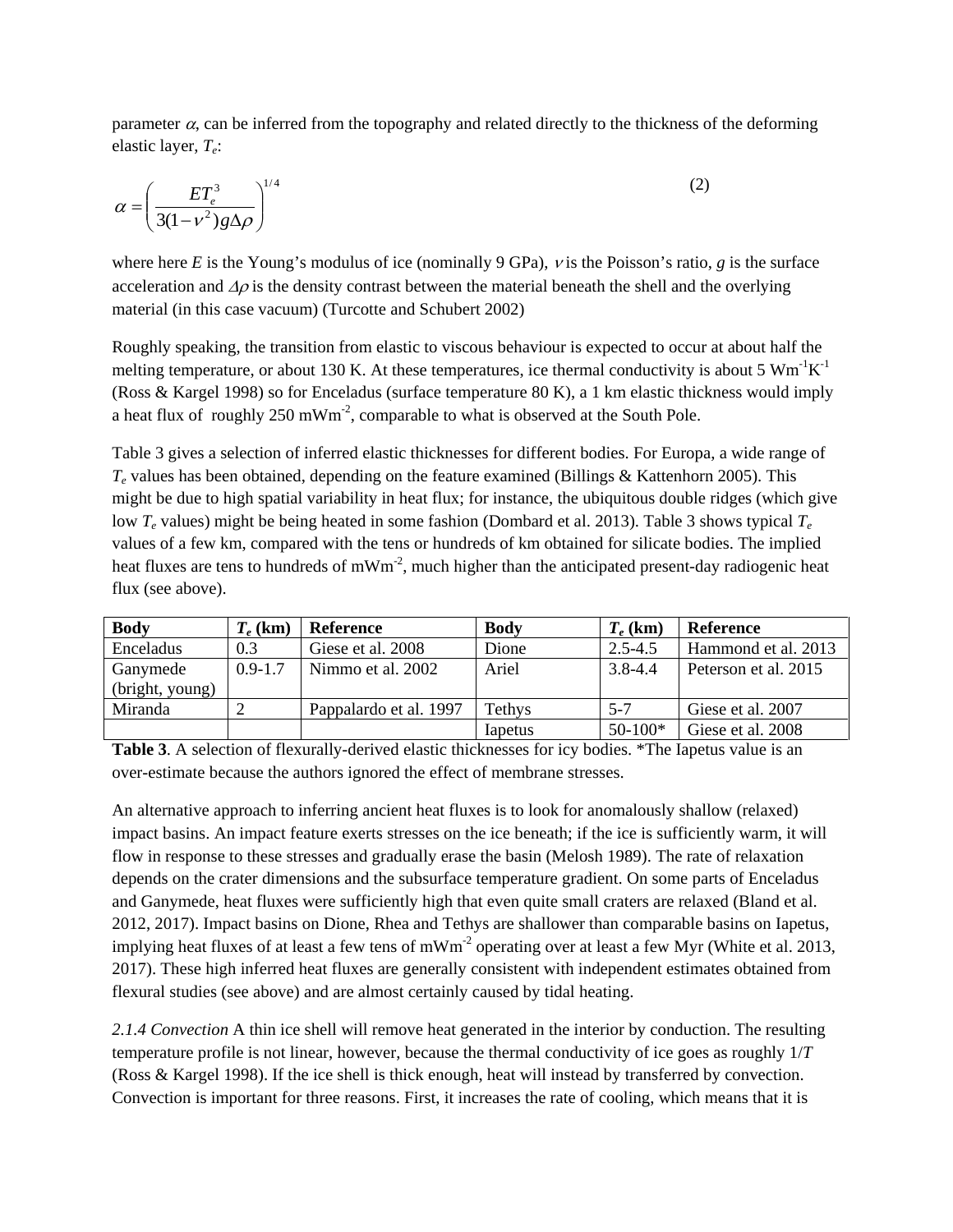harder to sustain a subsurface ocean. Second, it alters the viscosity structure of the ice shell, and thus the amount and distribution of tidal heating. And, third, it can give rise to features visible at the surface.

The viscosity of ice near its melting point is probably around  $10^{14}$  Pa s, depending on grain size (Goldsby & Kohlstedt 2001). As a result, even moderately thin ice shells are likely to undergo convection. Whether ice shell convection occurs is determined by the Rayleigh number *Ra*, defined as (Solomatov 1995):

$$
Ra = \frac{\rho g \alpha \Delta T d^3}{\kappa \eta_b} \tag{3}
$$

where  $\rho$  is the density, *g* the gravity,  $\alpha$  the thermal expansivity,  $\Delta T$  the temperature contrast between top and bottom of the ice shell, *d* is the shell thickness,  $\kappa$  the thermal diffusivity and  $\eta_b$  the viscosity at the base of the ice shell, temperature  $T_b$ . In reality, this viscosity is probably dependent on the stress applied, in which case equation (3) needs modification (see Barr et al. 2004, Solomatov 1995).

For convection to occur, *Ra* must exceed a critical Rayleigh number, *Ra<sub>cr</sub>*. For strongly temperaturedependent materials like ice, the critical Rayleigh number is typically  $\sim 10^7$  and is given by

$$
Ra_{cr} = 20.9(x\gamma\Delta T)^4\tag{4}
$$

Here *x* is a geometrical factor (see below) and  $\gamma$  describes the sensitivity of the viscosity to temperature:

$$
\eta(T) = \eta_b \exp(-\gamma \left( T - T_b \right)) \tag{5}
$$

and is related to the activation energy  $E_a$  by  $\gamma = E_a / R_g T_b^2$ , where  $R_g$  is the gas constant. The geometrical factor *x* arises from the fact that it is harder to initiate convection in a spherical shell than a flat plate. For the Cartesian (flat-plate) case  $x=1$  and for an Enceladus-like situation,  $x \approx 2$  (Appendix B of Robuchon & Nimmo 2011). Application of these equations to the case of Europa suggests that an ice shell thicker than about 15 km is expected to undergo convection.

Deducing whether convection is occurring from surface observations is challenging. One problem is that near-surface ice is so cold that even if convection occurs, a "stagnant lid" which remains undeformed is expected (Solomatov 1995). This may not be true in practice – real geological materials typically have a "yield strength" beyond which convection can cause the surface layer to deform (e.g. Tackley 2000). It has been suggested that some landforms on Enceladus and Ganymede may be the resulting of convectiondriven yielding (Showman & Han 2005, Barr & Hammond 2015), but this is uncertain. Small-scale "domes" and "pits" on Europa might be the result of convection, but are more plausibly caused by the intrusion of liquid water (Manga and Michaut 2017). The most convincing example of convection in the outer solar system is the nitrogen plains of Sputnik Planitia, Pluto, which display a cellular pattern almost certainly indicative of convection (McKinnon et al. 2016). The strange "cantaloupe terrain" of Triton might be the result of convection, but with the motion driven by compositional rather than thermal buoyancy (Schenk and Jackson 1993). The enigmatic coronae at Miranda may have arisen in a similar fashion (Pappalardo et al. 1997).

Because convection reduces the viscosity relative to a conductive situation, it tends to enhance tidal heating, which can further enhance the convective motion and thus produce a feedback cycle and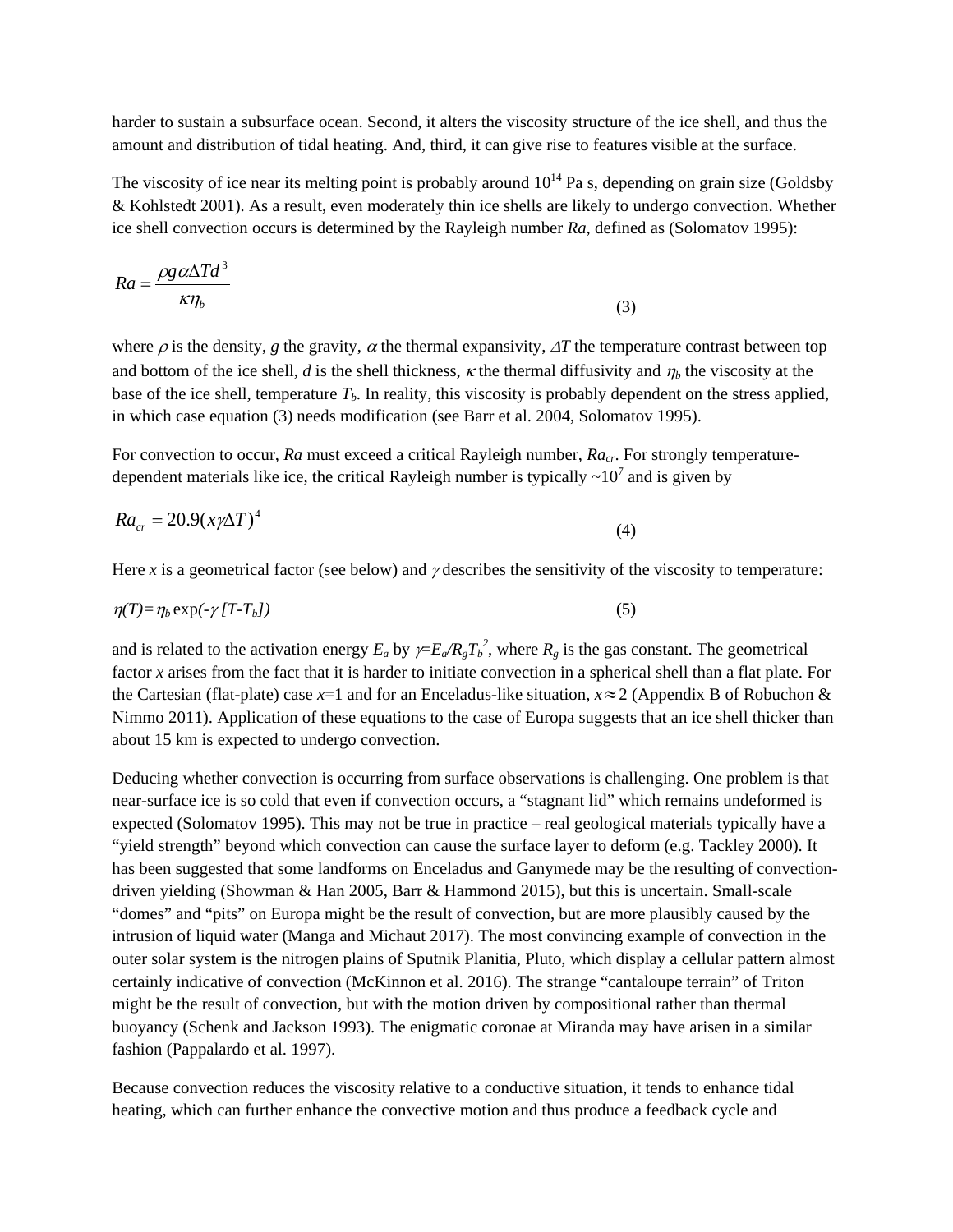(potentially) local melting (Sotin et al. 2002, Behounkova et al. 2012). The high-pressure ice layers in Titan, Callisto and Ganymede likely undergo convection (McKinnon 1998) and are subject to similar feedbacks, but have not been much studied.

*2.1.5 Cryovolcanism* Cryovolcanism – the eruption of low-temperature liquids or gases to the surface – is a somewhat controversial subject. Explosive cryovolcanic eruptions are now known for sure at Enceladus, with some confidence at Europa, and possibly at Triton. Effusive eruptions of low-viscosity liquids, however, have never been caught in action but only inferred, based mainly on imaging.

Cryovolcanism suffers from the theoretical problem that, unlike silicate volcanism, the melt is denser than the solid. This makes it hard for eruptions to happen, although many solutions have been proposed, notably exsolution of gaseous species (Crawford & Stevenson 1988), ocean compression (Manga & Wang 2007), topographic forcing (Showman et al. 2004) or "tidal pumping" (Greenberg et al. 2002).

The only cast-iron example of cryovolcanism is at Enceladus (Porco et al. 2006). What appears to be happening is that water-filled fractures are periodically exposed to vacuum, boiling the water off into space (Spencer et al. 2018). The fractures must open and close in response to diurnal tidal stresses (Hurford et al. 2007), because the resulting eruption plume is seen to be modulated on a tidal period (Hedman et al. 2013, Nimmo et al. 2014).

Two different Earth-based imaging approaches have captured apparent eruptive plumes at Europa (Roth et al. 2014, Sparks et al. 2017). If real, these are larger than their counterparts at Enceladus, but do not appear to exhibit the same kind of diurnal modulation. Eruptive geysers were imaged at Triton, but there is still debate as to whether these are driven by surface heating, or subsurface processes (Kirk et al. 1995).

Emplacement of low-viscosity cryovolcanic surface flows has been suggested for various icy satellites. But these claims should be viewed cautiously: Moore & Pappalardo (2011) document how hard it is to definitively identify cryovolcanic deposits, and how past identification of such features has been proven incorrect when higher-resolution images were returned.

The most contentious case is Titan. One reason that cryovolcanism is favoured there is that Titan's atmosphere suffers from gradual photochemical destruction of  $CH<sub>4</sub>$ , on a timescale of tens of Myr. The surface hydrocarbons are insufficient to replenish what is lost, so some deeper  $CH<sub>4</sub>$  source must be invoked. Similarly, the  $^{40}$ Ar detected in the atmosphere must ultimately be produced by  $^{40}$ K decay in silicates. Both these observations suggest transport from the interior to the surface (Tobie et al. 2014). Whether this transport has to involve cryvolcanism of the kind invoked based on images is an open question. A recent summary of potential cryovolcanic features on Titan may be found in Lopes et al. (2013).

Low-viscosity cryolavas may also have been responsible for some landforms on Triton (Croft et al. 1995), Miranda & Ariel (Schenk 1991), Ganymede (Schenk et al. 2001) and Europa (Fagents 2003), although in all cases the evidence is somewhat equivocal. Higher-viscosity flows might be responsible for the smooth plains of Charon and the two large, enigmatic mounds imaged at Pluto (Moore et al. 2016). Cryovolcanic intrusions are even harder to identify, although Manga and Michaut (2017) make a strong case that the pits, spots and domes seen on Europa are likely of intrusive origin.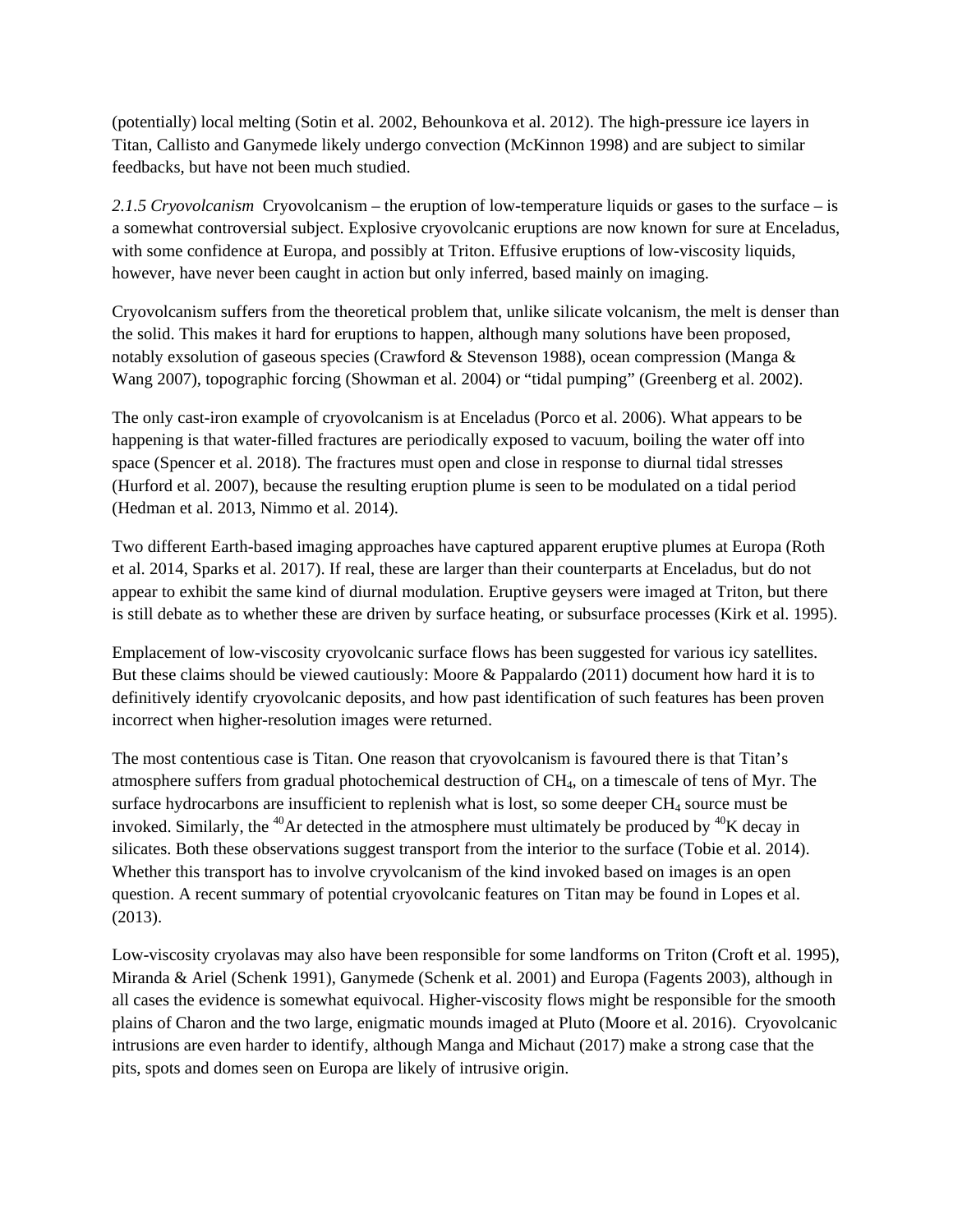*2.1.6 True polar wander & non-synchronous rotation* The diurnal component of a satellite's tidal bulge will produce torques which, in the absence of other torques, will cause the satellite to rotate slightly faster than synchronous (Greenberg & Weidenschilling 1984). In practice, these torques are likely to be counteracted by tidal torques on permanent mass anomalies (e.g. the Ganymede mascons) or the effects of an overlying elastic shell (Goldreich and Mitchell 2010), but the uncertainties are large. Thus, nonsynchronous rotation (NSR) of a satellite is theoretically permitted. One important consequence of NSR is that it can result in much larger stresses than those generated by diurnal tides (Collins et al. 2009).

There is very little direct evidence for NSR. A radar detection of NSR at Titan was claimed (Lorenz et al. 2008) but this turned out to be a software error. Comparisons of images of Europa taken at different epochs have only succeeded in placing upper bounds on the NSR rate (Hoppa et al. 1999a). Attempts to use geological features to infer the presence or absence of NSR have not been successful (Rhoden & Hurford 2013). One possible line of evidence for NSR is the longitudinal distribution of impact craters, discussed in Section 2.2.3.

If mass is added to (or subtracted from) a satellite, tidal and rotational torques will cause the satellite surface to move relative to its fixed rotation pole, a situation referred to as True Polar Wander (TPW). The amount of TPW which occurs depends on how large the mass change is compared with the frozen-in tidal and rotational bulges, which oppose any motion (Nimmo & Matsuyama 2007). The importance of TPW is that, like NSR, it generates a global pattern of stresses which can be compared with the observed distribution of tectonic features (Matsuyama & Nimmo 2008).

It has been shown that, at least at Europa, shell thickness variations caused by tidal heating (Section 2.1.2) could result in TPW (Ojakangas & Stevenson 1989). Remarkably, Europa exhibits a global network of troughs with orientations which agree fairly well with the predicted TPW (Schenk et al. 2008). The active region of Enceladus may be at the South Pole because of TPW (Nimmo & Pappalardo 2006), with the presumed warm ice acting as a negative mass anomaly and driving polewards motion. Something similar may have happened to the coronae at Miranda. Conversely, at Pluto the deep basin of Sputnik Planitia may have moved towards the equator, driven by nitrogen deposition in the basin (Nimmo et al. 2016, Keane et al. 2016). Large impact basins on other satellites may also have caused TPW episodes (Nimmo & Matsuyama 2007), though direct evidence is lacking.

# *2.2 External*

As noted above, the main source of energy driving icy satellite dynamics is tides. As a result, there is a strong coupling between internal dynamics and how a satellite orbit evolves. Below both short-period (days-years) and long-period (~Myr) orbital effects are discussed; further details can be found in Section 3.1.2 below and in Murray & Dermott (1999). The effects of impacts, which not only leave visible traces but can potentially affect orbital evolution as well, are also reviewed.

*2.2.1 Short Period Orbital Effects* As noted above, diurnal tides result in heating and generate stresses which may lead to formation of surface features. A possible example of the latter phenomenon is the socalled "cycloids" on Europa (Hoppa et al. 1999b). Diurnal tides also modulate eruptive behaviour on Enceladus (Section 2.1.5); longer-period variations in orbital characteristics may be responsible for the decadal modulation observed there (Ingersoll & Ewald 2017).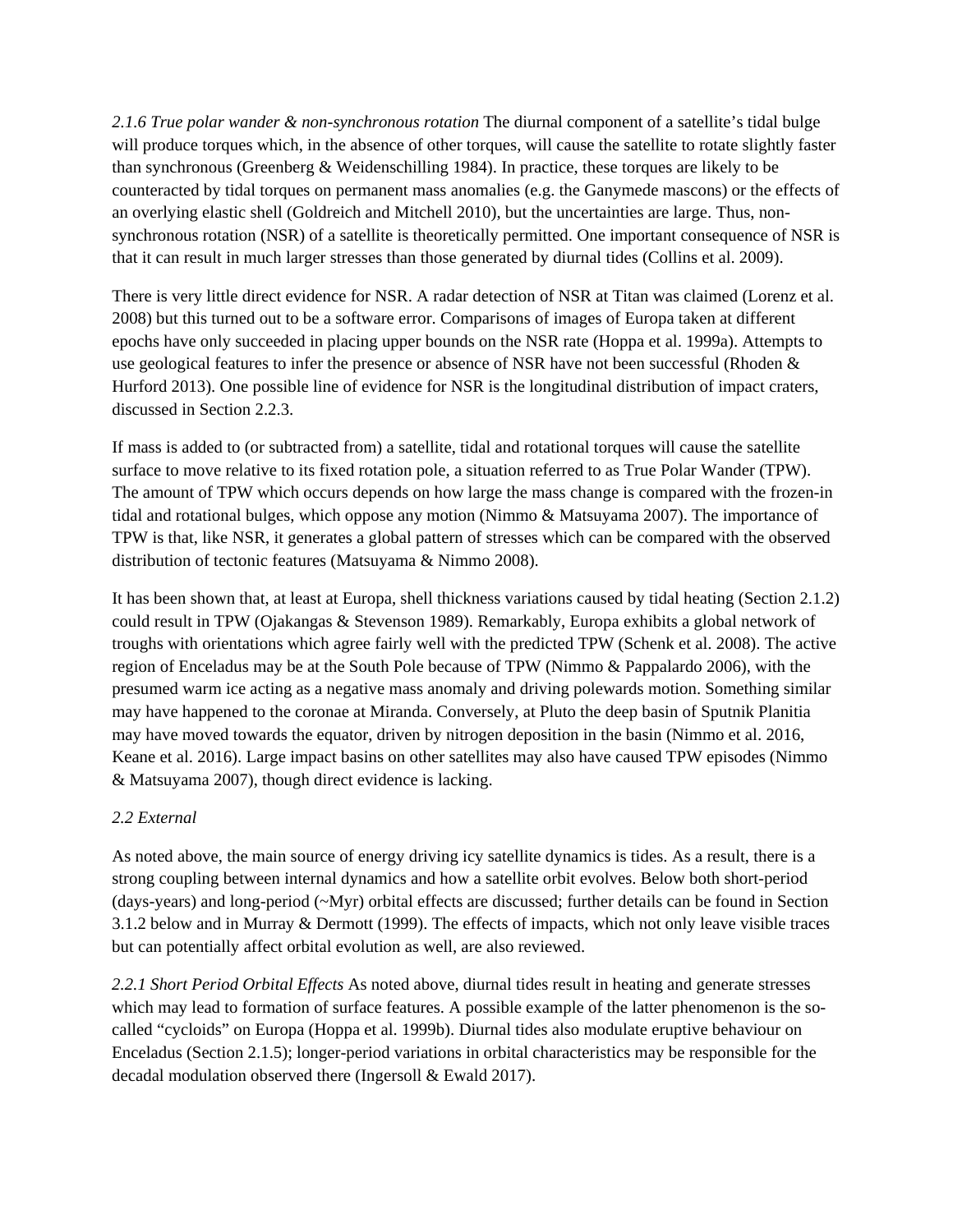*2.2.2 Long Period Orbital Effects* The evolution of satellite orbits on long timescales is dominated by the competing effects of dissipation in the primary, and dissipation in the satellite. Dissipation in an isolated satellite drives the eccentricity towards zero, truncating tidal heating. By contrast, dissipation in the primary results in torques which push the satellite outwards and spin the primary down. Because the torques are a strong function of semi-major axis, the result is usually that inner satellites migrate outwards faster (Figure 4). This is important, because it may cause a pair of satellites to pass through an orbital resonance, in which the ratio of their periods is a simple integer ratio (2:1, 3:2 etc.). If captured into a resonance, the mutual orbital perturbations cause the satellite eccentricities (or inclinations) to grow and thus boost tidal heating (with the ultimate energy source being the primary's rotation). The reason that tidal heating is so apparently common is because of the existence of ancient or present-day resonances. More detailed discussion of the consequences is deferred to Section 3 below.

*2.2.3 Impacts and disruption* Outer solar system bodies suffer bombardment from comets, exemplified by the collision of Shoemaker-Levy 9 with Jupiter. These impacts are useful to two main reasons: first, they provide a way of estimating surface age; and second, impacts can probe the subsurface structure.

An ancient surface will have experienced more impacts than a younger surface, so relative age-dating is fairly straightforward. Obtaining an absolute surface age requires a knowledge of the impact flux, and how it has changed over time, which is very far from straightforward. Zahnle et al. (2003) provide a comprehensive discussion of the issues involved, and estimates of the surface ages of various outer solar system bodies (all of which are subject to large errors). Some lightly-cratered surfaces, such as Europa, Triton and the South Pole of Enceladus, are probably less than 100 Myr old. Ganymede is divided into dark terrain (which is about as old as the solar system), and bright terrain which is perhaps  $\sim$ 1-2 Gyr old. Iapetus is heavily cratered and in particular has an anomalously large number of big impact basins, suggesting a bombardment history that is qualitatively different to that of the inner moons (Dones et al. 2009). Titan displays few impact craters, because of erosion and sediment deposition.

Zahnle et al. (2003) assume that the impactor population is dominated by heliocentric comets. A consequence of such impacts is that the leading side of a satellite should be more heavily cratered than its trailing side (Zahnle et al. 2001). Although there may be subtle leading-trailing asymmetries on some bodies (Hirata 2016), the size of the observed effect is much smaller than predicted. There are two possible explanations. Either the satellites have experienced NSR (or some other reorientation), smearing out the asymmetry. Or the population of impactors has a strong planetocentric component, since these bodies would not preferentially hit the leading hemisphere.

The Zahnle et al. (2003) age estimates assume a steadily declining impactor population. But at least on the Moon, there is some evidence for an impact "spike" at 3.9 Gyr B.P. (Morbidelli et al. 2012). Dynamical explanations for this spike typically result in a large flux of impactors throughout the solar system. For the inner Saturnian moons, this kind of impact would have had a catastrophic effect, breaking them apart many times over (Charnoz et al. 2009, Movshovitz et al. 2015). The moons would have subsequently re-accreted rapidly (Marzari et al. 1998), with their internal structures scrambled and subsequent crater production dominated by planetocentric impactors. A more recent, catastrophic collision has been suggested as a potential explanation of the Saturnian system architecture (Sekine & Genda 2012, Asphaug & Reufer 2013). And Charon may have formed via a giant impact with Pluto (Canup 2005), in a manner similar to the formation of the Earth's moon.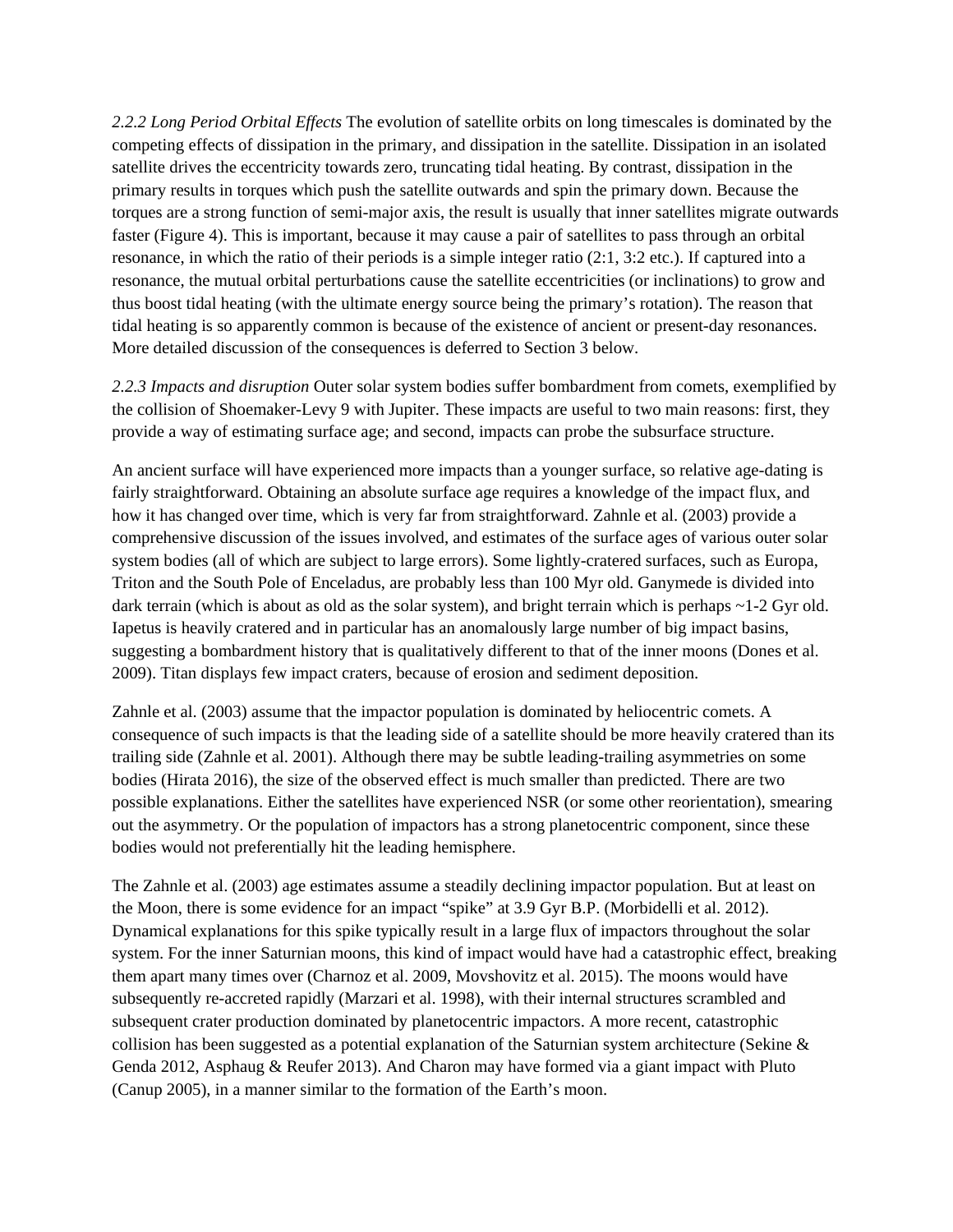Impact craters on icy satellites undergo a regular progression in morphology as they increase in size. Small craters are bowl-shaped, larger craters develop a central peak, and the transition diameter depends on gravity (Melosh 1989). Crater appearance can in principle be related to subsurface structure: for instance, the multi-ringed basins on Europa, Ganymede and Callisto probably indicate a reduction in strength with depth (Melosh 1989), and the shallowness of large Europan impact structures may be a result of a thin ice shell underlain by an ocean (Schenk 2002).

# **3. Evolution**

In terms of satellite evolution, we are interested in how they formed, and how they subsequently evolved. The latter will be discussed first, because it is somewhat better constrained by observations, and is closely related to orbital dynamics as discussed above. Papers reviewing these topics include Canup & Ward (2009), Tobie et al. (2014), Castillo et al. (2018) and Nimmo et al. (2018).

# *3.1 How did they subsequently evolve?*

Satellite evolution – and especially the development and survival of subsurface oceans – is largely governed by energetics, though chemistry (e.g. ammonia) can also play a role. The largest sources of energy (by far) are radioactive decay and tidal heating.

*3.1.1 Radioactive decay* Radiogenic heating can occur via short-lived or long-lived nuclides. The most important short-lived nuclide is  $^{26}$ Al, which has a half-life of only 0.7 Myr. If satellite accretion happened before this nuclide was exhausted, *all* regular satellites should have differentiated. So if Titan and Callisto are not differentiated, this places a limit on how fast they could have accreted (see below). The role of long-lived nuclides is discussed in Section 2.1.1.

At least for the Saturnian satellites and beyond, ammonia may have played an important role in sustaining subsurface oceans (Hussmann et al. 2006). Because it is excluded from ice,  $NH<sub>3</sub>$  concentrations in the remaining liquid increase as freezing proceeds, and so the freezing temperature drops. This slows the freezing rate. Perhaps even more important, the decreasing temperature at the base of the ice shell increases the viscosity there. As a result, the Rayleigh number (eq. 3) drops, and at some point convection shuts off. Since conduction is less efficient at cooling than convection, this effect further prolongs the ocean lifetime.

*3.1.2 Tidal heating and orbital evolution* For most satellites, especially small ones, tidal heating is dominant. Its effects are tricky to assess, however, because it depends on the internal structure of the satellite, and the evolution of the satellites' orbits. As a result, unlike radiogenic heating, tidal heating can be non-monotonic.

Tidal heating normally arises when satellites are trapped in a resonance (Section 2.2.2). At present, Enceladus and Dione are in a 2:1 eccentricity resonance, Io, Europa and Ganymede are in a 1:2:4 eccentricity resonance (the Laplace resonance), and Mimas and Tethys are in a 2:1 inclination-type resonance. These resonances probably arose because of the outwards drift of the satellites driven by dissipation in the primary (see 3.2.2 below). This outwards drift also means that other resonances may have existed in the past. Figure 4a shows a model of the outwards evolution of the Saturnian satellites, highlighting some of the possible paleo-resonances which may have occurred. Similar diagrams can be constructed for the Jovian and Uranian systems.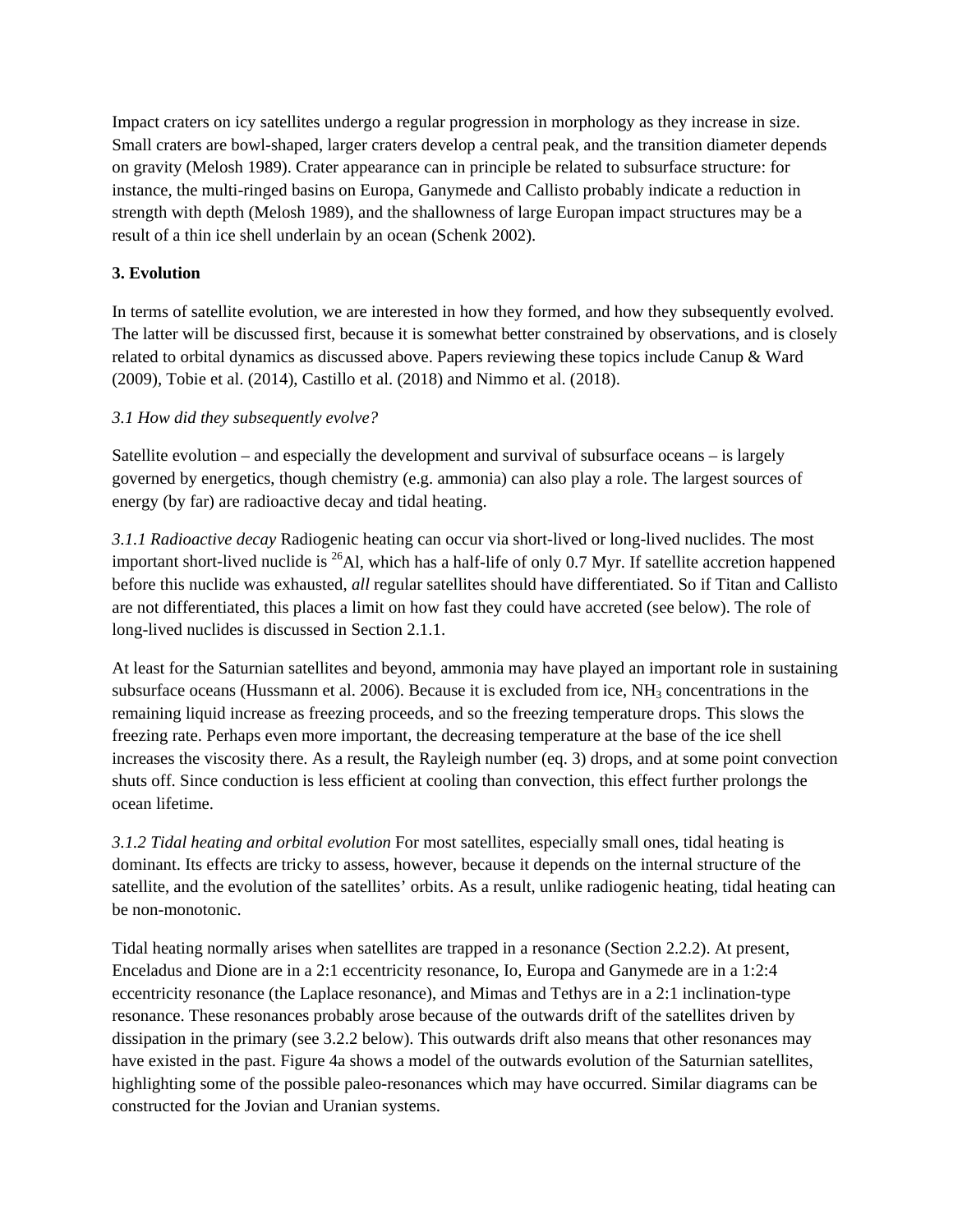

**Figure 4**. Outwards evolution of Saturnian satellites. a) Evolution driven by dissipation in Saturn with *Qp* set to a constant value. The same plot applies to any constant  $Q_p$ , with the timescale scaled by  $Q_p/16000$ . Vertical lines denote selected resonances with orbits on converging (green) and diverging (red) trajectories. b) As for a), but using the "resonance-locking" approach of Fuller et al. (2016) in which the effective  $Q_p$  is higher for satellites with shorter periods (see text). Modified from Nimmo et al. (2018).

The details of whether capture into resonance occurs, and whether the resonance persists, are complicated and depend on the satellites' internal structures  $(k_2/Q)$ . But in many cases there is observational evidence suggesting that some paleo-resonance must have occurred. One good example is Ganymede, which appears to have undergone a dramatic heating episode mid-way in its history, creating the tectonicallydeformed bright terrain (Section 2.2.3). The leading explanation for this event is that the satellite was tidally heated when it was trapped in a "Laplace-like" resonance, prior to attaining its present-day orbital configuration (Showman & Malhotra1997). Similarly, the high ancient heat flux inferred at Tethys may have been due to passage through a 3:2 resonance with Dione (Chen & Nimmo 2008), and something similar may also have happened at Ariel (Peterson et al. 2015). The Uranian satellites almost certainly experienced paleo-resonances, but there are no resonances at the present day. The reason appears to be that the resonance widths are sufficiently large that they overlap, and are therefore unstable (Dermott et al. 1988). Although some paleo-resonances break spontaneously when eccentricities grow large enough, others are sufficiently stable that escaping from them is very difficult (e.g. Meyer & Wisdom 2008, Cuk et al. 2016). In some cases impacts may have been responsible for breaking such resonances (Zhang & Nimmo 2012).

As if all this were not complicated enough, there are two additional effects which require discussion.

*Equilibrium & Feedbacks*. In a resonance, dissipation in the primary increases *e*, while dissipation in the satellite decreases it. As a result, there is a competition between these two effects. One possible consequence is that the eccentricity evolves towards an equilibrium value. In this case, the rate of tidal heating in the satellite is *independent* of the satellite  $k_2/Q$  (Meyer & Wisdom 2007) and depends only on the rate of dissipation in the primary (see below).

An alternative is that the eccentricities of the satellites exhibit periodic behaviour. This can happen because dissipation in the satellite depends on its interior structure, as described by  $k_2/Q$ . Tidal heating changes the satellite's internal temperature, modifying  $k/Q$ ; if this changes, so too will the rate of change of eccentricity. There is thus a feedback loop between eccentricity and  $k_2/Q$ , and if the characteristic evolution timescales of these two quantities are similar, periodic behaviour can arise (Ojakangas &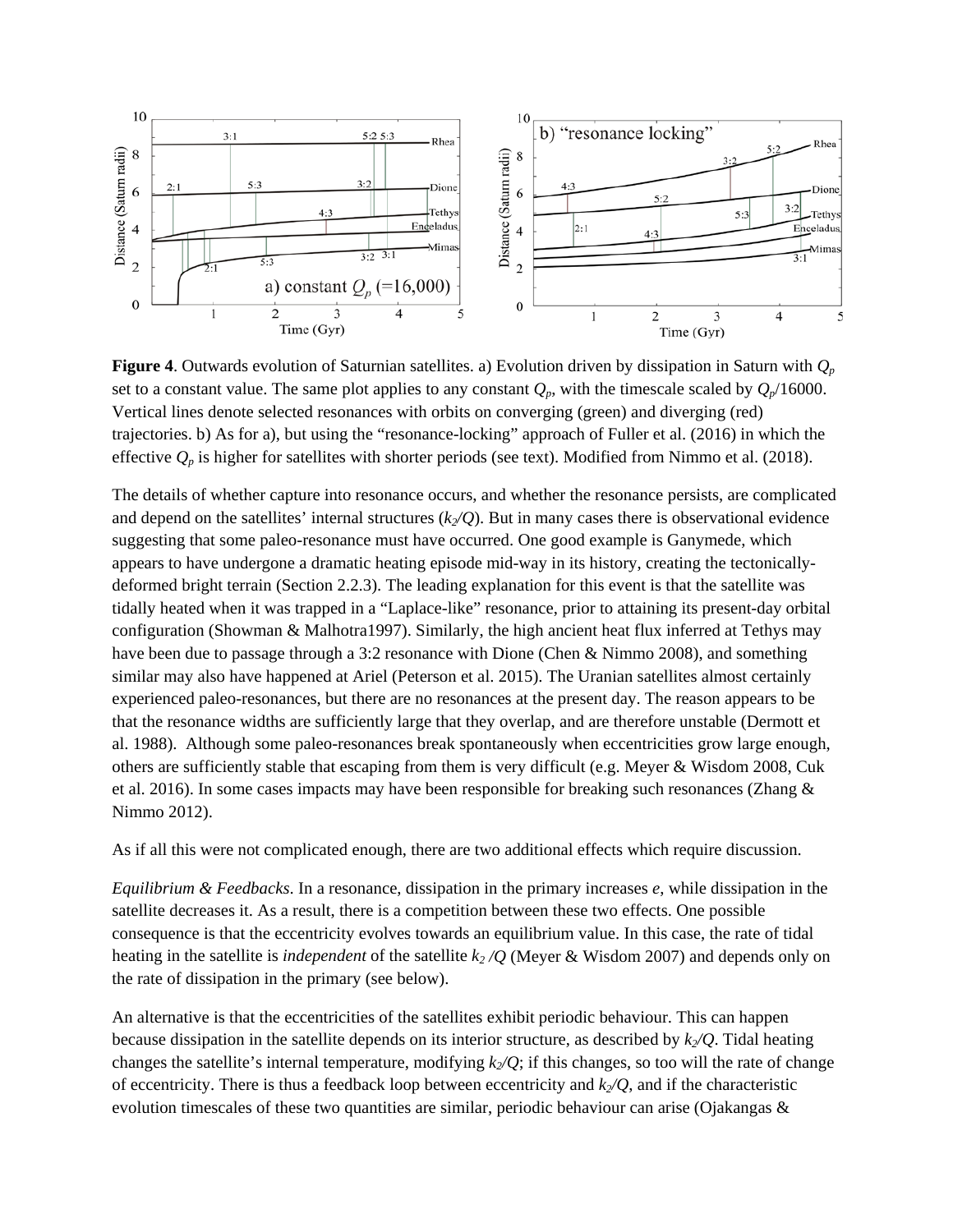Stevenson 1986, Hussmann & Spohn 2004). Periodic behaviour is quite likely for Europa-Io, and possible for Enceladus-Dione (Shoji et al. 2014).

*Dissipation in the Primary*. Dissipation in the primary is parameterized by the quantity  $Q_p$ , where the phase lag between the perturbing potential and the primary's response is ~1/2*Qp*. Thus, for example, the equilibrium tidal heating rate for Enceladus is 1.1 GW (18,000/ $Q_p$ ) (Meyer & Wisdom 2007), so that a more dissipative Saturn has a lower  $Q_p$  and generates a higher heating rate. Assuming that Enceladus's current heat output of 5-15 GW is due to current tidal heating, the implied  $Q_p$  for Saturn is 1300-4000. Recent astrometric studies of the long-term orbital evolution of the Saturnian satellites (Lainey et al. 2017) suggest that  $Q_p$  at the Enceladus period is indeed about 1300, and that at Rhea's period it is even less.

These  $Q_p$  values produce an immediate problem. Outwards satellite migration happens at a rate proportional to *Qp*, so if *Qp* for Saturn really is 1300, then Figure 4a implies that Mimas is less than 0.5 Gyr old! Although Mimas is heavily cratered, this suggestion is not as outlandish as it seems at first. If the inner moons were broken apart by some recent catastrophic event, the appearance of Mimas could be reconciled with a young age (Section 2.2.3).

However, there is an alternative explanation which is perhaps more promising. Figure 4a is calculated assuming that the  $Q_p$  of Saturn is constant. But the astrometric results themselves show that  $Q_p$  is different at different periods. Recently, Fuller et al. (2016) have proposed that the effective  $Q_p$  of Saturn is strongly frequency-dependent, and is ultimately controlled by Saturn's evolution timescale. This is termed the "resonance locking" scenario, and results in a  $Q_p$  that is higher (less dissipative) at shorter periods. The effect of this scenario is shown in Fig 4b. By construction, it matches the astrometrically-derived presentday *Qp* values, but it results in much less outwards satellite migration. This approach can thus explain the present-day heat output of Enceladus without requiring Mimas to be young.

For the Jupiter system, the effective  $Q_p$  is larger than for Saturn (Lainey et al. 2009), so outwards evolution of the Galilean satellites is less rapid. Note, however, that their detailed orbital trajectories will still differ from those obtained assuming a constant *Qp*.

#### *3.2 How did they form in the first place?*

*3.2.1 Accretion scenarios* Broadly speaking, there are two scenarios for how the icy satellites might have formed. The first scenario assumes that all the mass which ultimately went into the satellites was present in orbit round the primary at the same time. This is identical to the assumption made for planet formation. But because satellite orbital timescales are days rather than years, accretion is expected to have proceeded much faster than for planets, taking perhaps  $10^2$ -10<sup>5</sup> years to complete (Squyres et al. 1988, Mosqueira & Estrada 2003). This scenario is hard to achieve unless the proto-satellite disk has a very low viscosity, which seems unlikely (Ward and Canup 2010). The second scenario assumes that mass was fed in gradually, so that the solid surface density was never as high as in the first case (Canup & Ward 2002). As a result, satellite accretion takes longer. If pairs of satellites are captured into mean motion resonances, they may be prevented from colliding with each other (Ogihara & Ida 2012) and growth will thus stall.

In both cases, satellite accretion probably takes place in a gaseous background. As a result, proto-satellite material experiences an inwards drift, potentially resulting in some satellites being absorbed into the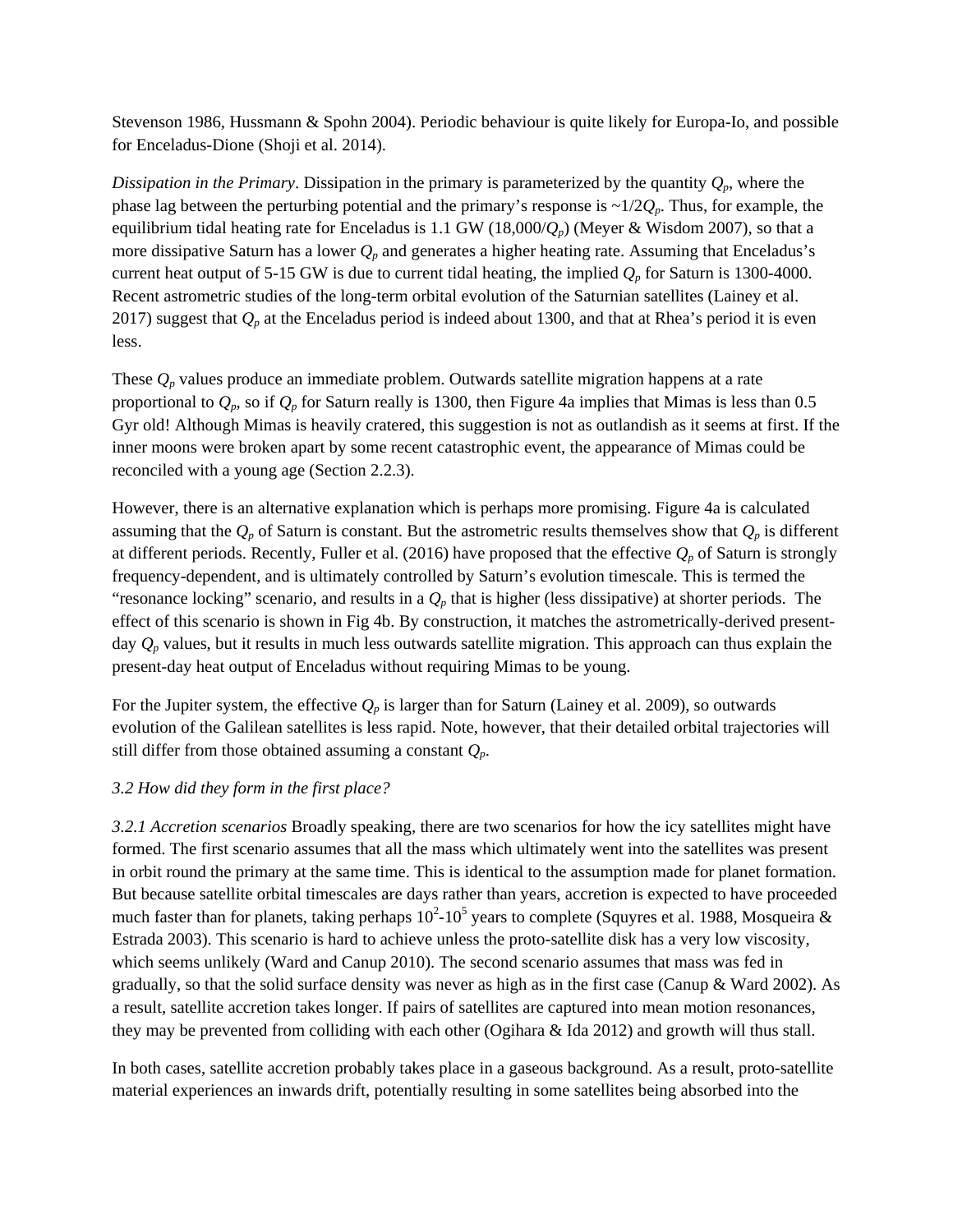primary (Canup & Ward 2006). The presence of gas can also strongly affect the behaviour of cm-scale particles ("pebbles"). If a larger proto-satellite is already present, the gas drag experienced by the pebbles can cause them to be very efficiently captured by the proto-satellite, resulting in rapid growth (Ronnet et al. 2017). This style of "pebble accretion" is the leading explanation for why wide binaries are so common in the Kuiper Belt (Nesvorny et al. 2010).

*3.2.2 Observational Constraints* Unfortunately, there are limited observational constraints available to distinguish between the competing scenarios. One intriguing constraint is the regular progression in density and bulk composition in the Jovian system - from Io (100% rock) to Europa (~90% rock) to Ganymede and Callisto (~65% rock) – and its absence in the Saturnian and Uranian systems. A second constraint is that Titan and (perhaps) Callisto may only be incompletely differentiated (Sections 1.2.1, 1.2.3). A third comes from chemistry: the ratio of noble gases to  $N_2$  in Titan's atmosphere suggests that the volatiles were not acquired directly from the proto-Saturn nebula (Tobie et al. 2014). But why Titan, and not Ganymede and Callisto, retained a thick atmosphere is currently unknown (Griffith & Zahnle 1995).

Collisions deliver mass and energy to the target. If the energy is delivered in small objects, only the nearsurface is heated, and that heat can be radiated away. If the energy is deeply-buried, however, radiative cooling is ineffective. The internal temperature during accretion thus depends on the size-distribution of impacting material, and the rate at which mass is delivered (Squyres et al. 1988). Crucially, if a satellite gets too hot, the ice will melt and differentiation will take place. Thus, if Titan and Callisto really are only partially differentiated, constraints can be placed on how they formed (Barr et al. 2010, Barr & Canup 2010). Unfortunately, given the uncertainties associated with the internal structures of both bodies, it is hard to draw definitive conclusions.

In principle, the regular density progression of the Galilean satellites could be due to an initial temperature (and thus compositional) gradient in the proto-satellite disk, or later preferential ice loss in the inner regions driven by impacts or tidal heating (both of which are distance-dependent). As discussed in Dwyer et al. (2013), efficient radial mixing destroys any initial compositional gradient, while impacts do not appear capable of causing the required effect. While tidal heating is a possible answer, the massive tidal heating inferred for Triton evidently failed to remove the ice present on that moon.

So the cause of the radial density gradient for the Galilean satellites is obscure. Moreover, neither the Saturnian nor the Uranian moons show any such consistent pattern (Table 1). At least for the Saturnian case, the scattered densities have been attributed to the effects of a catastrophic collision (Sekine & Genda 2012, Asphaug & Reufer 2013), but direct evidence of such an event is lacking.

*3.2.3 When did they form?* It is usually assumed that the satellites formed at the same time as their primaries did. Triton and Charon are possible exceptions – Triton's capture could have occurred later, and if Charon formed in a giant impact it too may be a relative late-comer. However, it is possible to create scenarios in which other satellites are younger. For instance, Canup (2010) and Charnoz et al. (2011) show that if a dense ring of material is formed (e.g. by a pre-existing moon being pulled apart by tides), that ring will spread outwards. Once it spreads beyond the "Roche limit" (where tidal disruption occurs), the ring particles will coalesce to form proto-satellites. Torques from the ring will evolve these protosatellites further outwards, possibly causing collisions and further growth. Formation of the Saturnian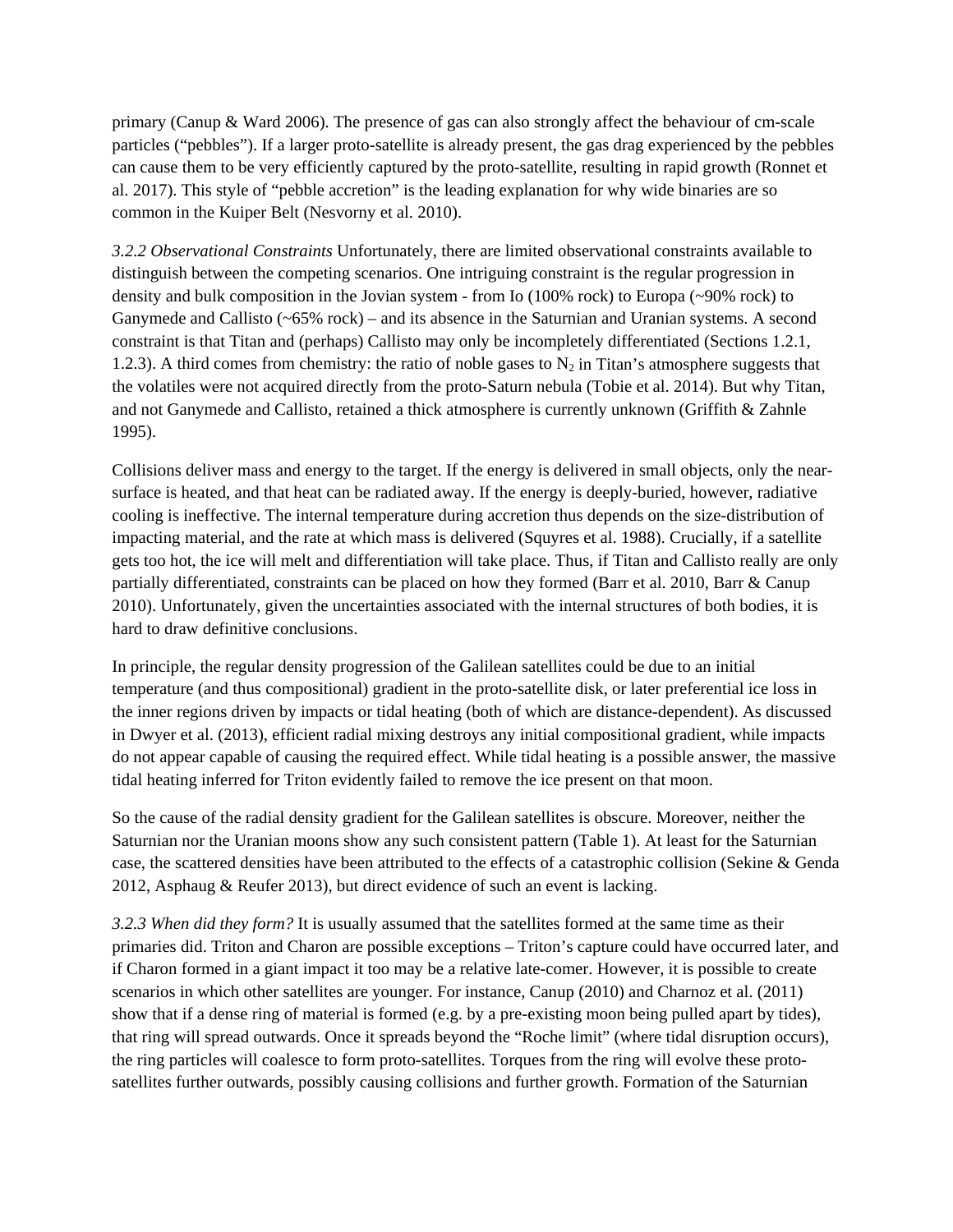satellites within the last 1 Gyr has also been suggested on dynamical grounds (Cuk et al. 2016), but in this scenario a constant  $Q_p$  for Saturn was assumed, which is probably not correct (Section 3.1.2).

At present, there seems little prospect of distinguishing between "old" and "young" satellite scenarios. Although impact craters are used to date surfaces, to do so requires a model impact flux – and that will change drastically depending on which scenario is adopted. Other measures of absolute age are currently lacking, largely because samples of outer satellite materials are not available for analysis.

## **4. Summary and Outstanding Questions**

Icy satellite dynamics is a hard problem, partly because of the absence of samples compared with silicate bodies, and partly because thermal-orbital feedbacks make their histories intrinsically more complicated than the terrestrial planets. Nonetheless, enormous progress has been made over the last 25 years, thanks particularly to the *Galileo*, *Cassini* and *New Horizons* missions.

Many outstanding questions remain, however. A few specific ones that have been mentioned above are tabulated here:

| <b>Question</b>                                                                          | <b>Section</b> |  |  |  |
|------------------------------------------------------------------------------------------|----------------|--|--|--|
| How thick is Europa's ice shell?                                                         | 1.2.2          |  |  |  |
| Does Europa really produce cryovolcanic plumes?                                          | 2.1.5          |  |  |  |
| Why is Ganymede the only satellite with an internal dynamo?                              | 1.2.3          |  |  |  |
| Is Callisto really undifferentiated?                                                     | 1.2.3          |  |  |  |
| Why do the Galilean but not the Saturnian satellites show a regular density progression? | 3.2.1          |  |  |  |
| Are the Saturnian satellites young?                                                      | 3.2.3          |  |  |  |
| Why is Titan the only satellite with an extensive atmosphere?                            | 3.2.2          |  |  |  |
| How has Titan maintained a high orbital eccentricity?                                    | 2.1.2          |  |  |  |
| What caused the activity on Miranda and Ariel?                                           |                |  |  |  |
| Does Pluto have a subsurface ocean?                                                      |                |  |  |  |

:**Table 4**. Selected outstanding questions concerning icy satellite dynamics.

Planning for spacecraft missions to Europa and Ganymede by NASA and ESA, respectively, is quite well-advanced, so some of these questions should be definitively answered in the next decade or two. A future spacecraft mission to the Uranian satellites would vastly increase our knowledge of these enigmatic moons. And follow-up missions to both Titan and Enceladus are under active consideration.

As well as these specific questions, there are various areas of enquiry in which further study would be helpful. The dynamics of tidally-forced, ice-covered oceans (Section 2.1.2) is one such obvious topic, though what observations could be used to distinguish between different models is not clear. A closelyrelated topic - the rotational behaviour of bodies with subsurface oceans (Section 1.1.4) – is also ripe for more work and can potentially be tested using Earth-based radar (e.g. Margot et al. 2013). A broad – and difficult – topic is coupled thermal-orbital evolution (Section 3.1.2). The trick here is to integrate both geological and orbital observational constraints, and to try to develop a scenario which satisfies both. The main problem is the size of the parameter space (satellite  $k_2/Q$ , planetary  $Q_p$ , initial conditions . . .) which has to be explored. But only by considering both kinds of constraints together are answers likely to emerge. Lastly, it is likely that the next few years will herald the first "exo-moon" discovery, at which point all the expertise painstakingly developed in this solar system can be applied elsewhere.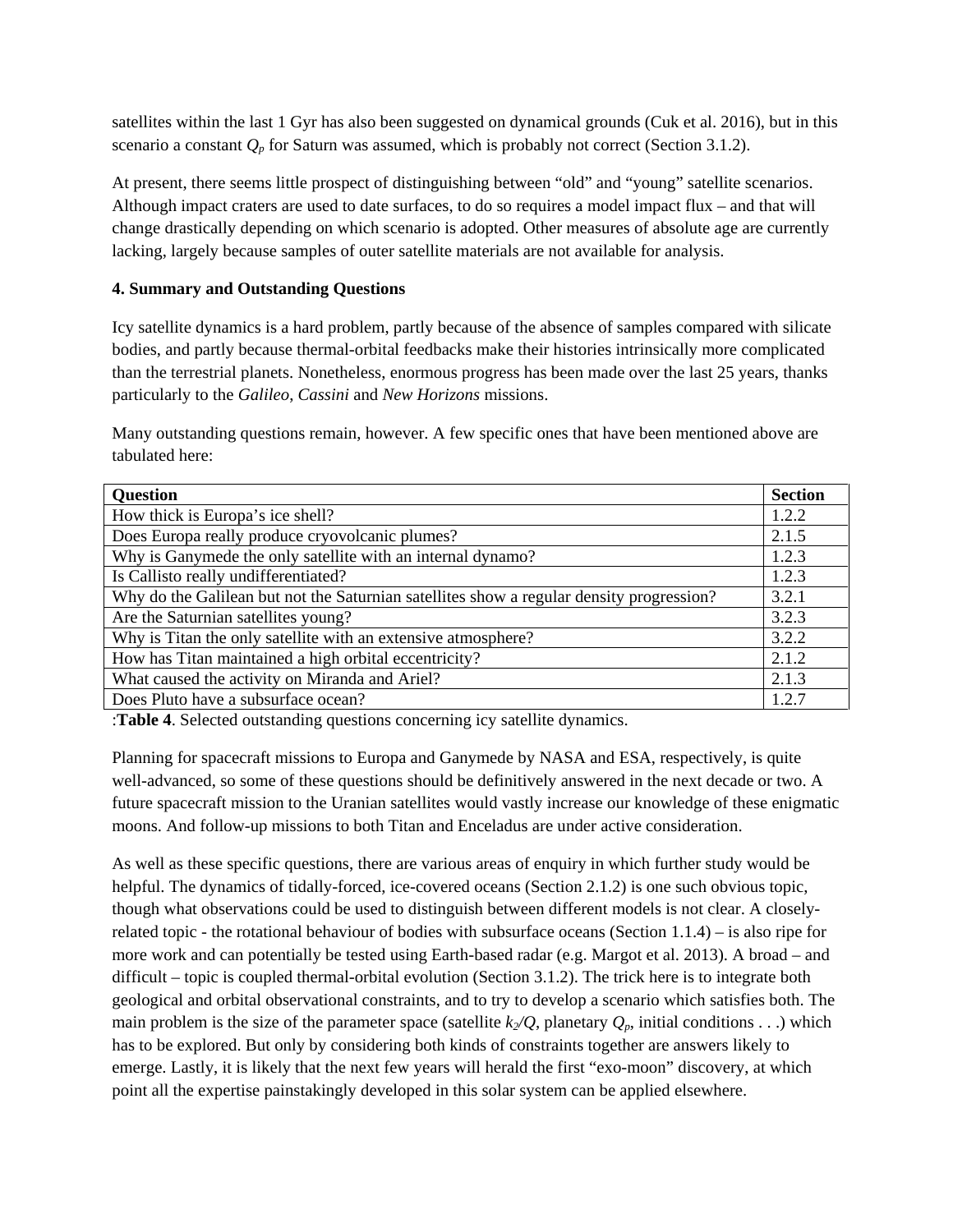#### References

Agnor, C.B. & Hamilton, D.P. (2006). Neptune's capture of its moon Triton in a binary-planet gravitational encounter, *Nature* 441, 192-194.

Anderson, J.D., Lau, E.L., Sjogren, W.L. et al. (1996). Gravitational constraints on the internal structure of Ganymede, *Nature* 384,541-543.

Anderson, J.D., Schubert, G., Jacobson, R.A. et al. (1998). Europa's differentiated internal structure: Inferences from four Galileo encounters, *Science* 285,2019-2022.

Anderson, J.D., Jacobson, R.A., McElrath, T.P. et al. (2001). Shape, mean radius, gravity field, and interior structure of Callisto, *Icarus* 153, 157-161.

Asphaug,. E., Reufer, A. (2013). Late origin of the Saturn system, *Icarus* 223, 544-565.

Baland, R.-M., Tobie, G., Lefevre, A. et al. (2014). Titan's internal structure inferred from its gravity field, shape, and rotation state. *Icarus* 237, 29-41.

Barr, A.C., Hammond, N.P. (2015). A common origin for ridge-and-trough terrain on icy satellites by sluggish lid convection, *Phys. Earth Planet. Inter.* 249, 18-27.

Barr, A.C., Citron, R.I., Canup, R.M. (2010). Origin of a partially differentiated Titan, *Icarus* 209,858-862.

Barr, A.C., Canup, R.M. (2010). Origin of the Ganymede-Callisto dichotomy by impacts during the late heavy bombardment, *Nature Geosci.* 3, 164-167.

Barr, A.C., Pappalardo, R.T., Zhong, S.J. (2004). Convective instability in ice I with non-Newtonian rheology: Application to the icy Galilean satellites, *J. Geophys. Res.* 109, E12008.

Behounkova, M., Tobie, G., Choblet, G., Cadek, O. (2012). Tidally-induced melting events as the origin of the south-pole activity on Enceladus. *Icarus* 219, 655-664.

Beuthe, M. (2013). Spatial patterns of tidal heating, *Icarus* 223, 308-329.

Beuthe, M., Rivoldini, A., Trinh, A. (2016). Enceladus's and Dione's floating ice shells supported by minimum stress isostasy, *Geophys. Res. Lett.* 43, 10088-10096.

Beuthe, M. (2016). Crustal control of dissipative ocean tides in Enceladus and other icy moons, *Icarus* 280, 278- 299.

Billings, S.E., Kattenhorn, S.A. (2005). The great thickness debate: Ice shell thickness models for Europa and comparisons with estimates based on flexure at ridges*, Icarus* 177, 397-412.

Bills, B.G., Nimmo, F. (2011). Rotational dynamics and internal structure of Titan, *Icarus* 214, 351-355.

Bland, M.T., Singer, K.N., McKinnon, W.B. et al. (2017). Viscous relaxation of Ganymede's impact craters: Constraints on heat flux, *Icarus* 296, 275-288.

Bland, M.T., Singer, K.N., McKinnon, W.B. et al. (2012). Enceladus' extreme heat flux as revealed by its relaxed craters, *Geophys. Res. Lett.* 39,L17204.

Buie, M.W., Tholen, D.J., Grundy, W.M. (2012). The orbit of Charon is circular, *Astron. J.* 144, 15.

Canup, R.M. (2010). Origin of Saturn's rings and inner moons by mass removal from a lost Titan-sized satellite, *Nature* 468, 943-946.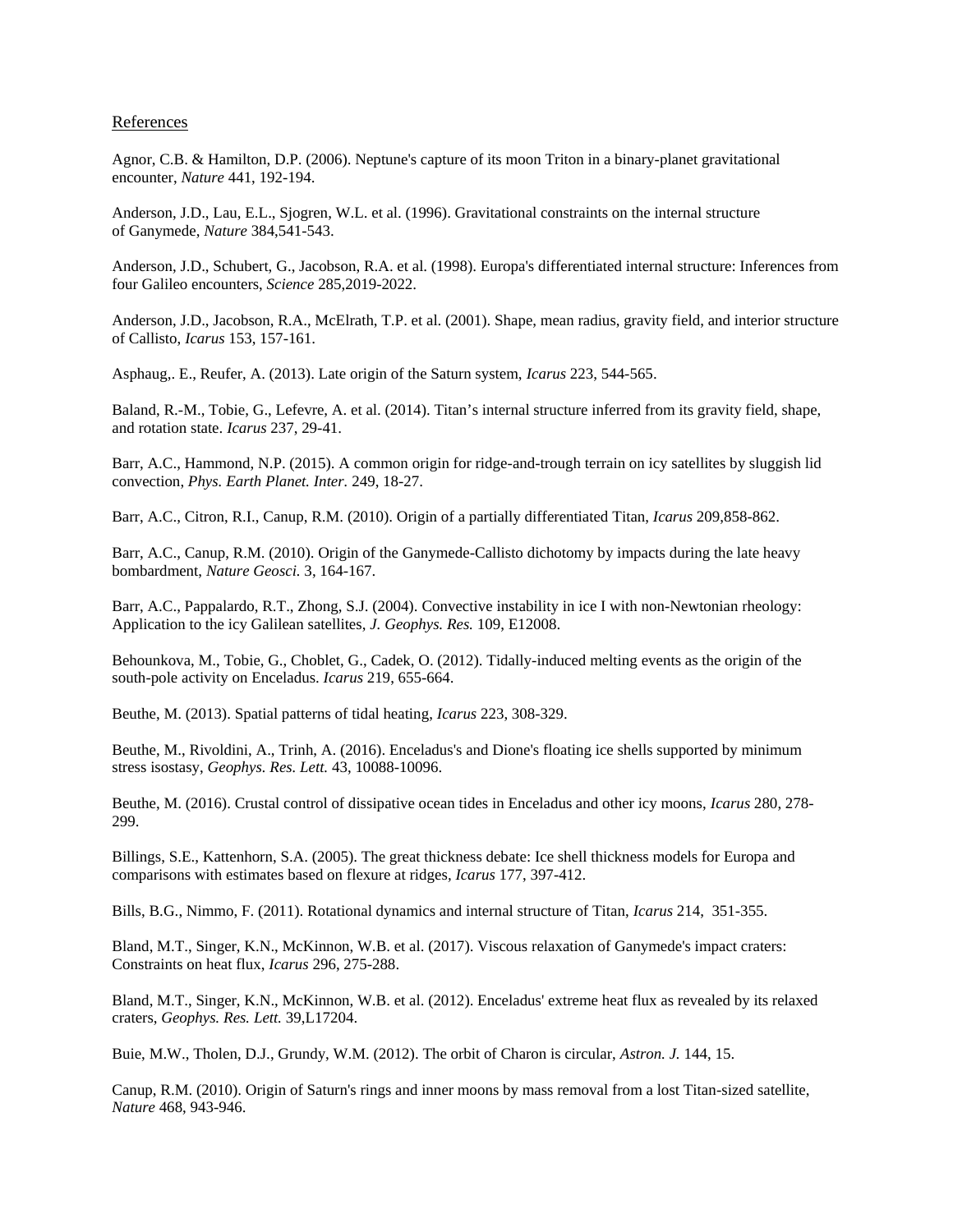Canup, R.M. (2005). A giant impact origin of Pluto-Charon, *Science* 307,546-550.

Canup, R.M., Ward, W.R. (2002). Formation of the Galilean satellites: Conditions of accretion, *Astron. J.* 124, 3404-3423.

Canup, R.M. & Ward, W.R. (2009). Origin of Europa and the Galilean satellites. In Pappalardo, R.T., McKinnon, W.B., Khurana, K. (eds.), *Europa*, pp.59-83, University of Arizona Press.

Canup, R.M., Ward, W.R. (2006). A common mass scaling for satellite systems of gaseous planets, *Nature* 441, 834-839.

Castillo-Rogez, J.C., Matson, D.L., Sotin, C. et al. (2007). Iapetus' geophysics: Rotation rate, shape, and equatorial ridge, *Icarus* 190,179-202.

Castillo-Rogez, J.C., Lunine, J.I. (2010). Evolution of Titan's rocky core constrained by Cassini observations. *Geophys. Res. Lett.* 37,L20205.

Castillo-Rogez, J.C., Hemingway, D., Tobie, G., McKinnon, W.B., & Schubert, G. (2018). Origin and evolution of Saturn's mid-sized moons, in Schenk, P.M., Clark, R.N., Howett, C.J.A., Verbiscer, A.J., Waite, J.H. *Enceladus and the icy moons of Saturn*. University of Arizona Press.

Charnoz, S., Morbidelli, A., Dones, L. et al. (2009). Did Saturn's rings form during the Late Heavy Bombardment? *Icarus* 199, 413-428.

Charnoz, S., Crida, A., Castillo-Rogez, J.C. et al. (2011). Accretion of Saturn's mid-sized moons during the viscous spreading of young massive rings: Solving the paradox of silicate-poor rings versus silicate-rich moons, *Icarus* 216, 535-550.

Chen, E.M.A., Nimmo, F., Glatzmaier, G.A. (2014). Tidal heating in icy satellite oceans, *Icarus* 229, 11-30.

Chen, E.M.A., Nimmo, F. (2008). Implications from Ithaca Chasma for the thermal and orbital history of Tethys, *Geophys. Res. Lett*. 35, L19203.

Choblet, G., Tobie, G., Sotin, C. et al. (2017). Powering prolonged hydrothermal activity inside Enceladus, *Nature Astron.* 1, 841-847.

Collins, G.C., McKinnon, W.B., Moore, J.M., Nimmo, F., Pappalardo, R.T., Prockter, L.M. & Schenk, P.M. (2010). Tectonics of the outer planet satellites. In T.R. Watters & R.A. Schultz (eds.), *Planetary Tectonics*, pp. 233-263, Cambridge University Press.

Crawford, G.D., Stevenson, D.J. (1988). Gas-driven water volcanism and the resurfacing of Europa, *Icarus* 73, 66- 79.

Croft, S.K., Kargel, J.S., Kirk, R.L. et al. (1995). The geology of Triton. In D.P. Cruikshank (ed.), *Neptune and Triton*, pp.879-947, Univ. Arizona Press.

Cuk, M., Dones, L., Nesvorny, D. (2016). Dynamical evidence for a late formation of Saturn's moons, *Astrophys. J.* 820, 97.

Davies, M.E., Colvin, T.R., Oberts, J. et al. (1998). The control networks of the Galilean satellites and implications for global shape, *Icarus* 135, 372-376.

Dermott, S.F., Malhotra, R., Murray, C.D. (1988). Dynamics of the Uranian and Saturnian satellite systems – a chaotic route to melting Miranda. *Icarus* 76, 295-334.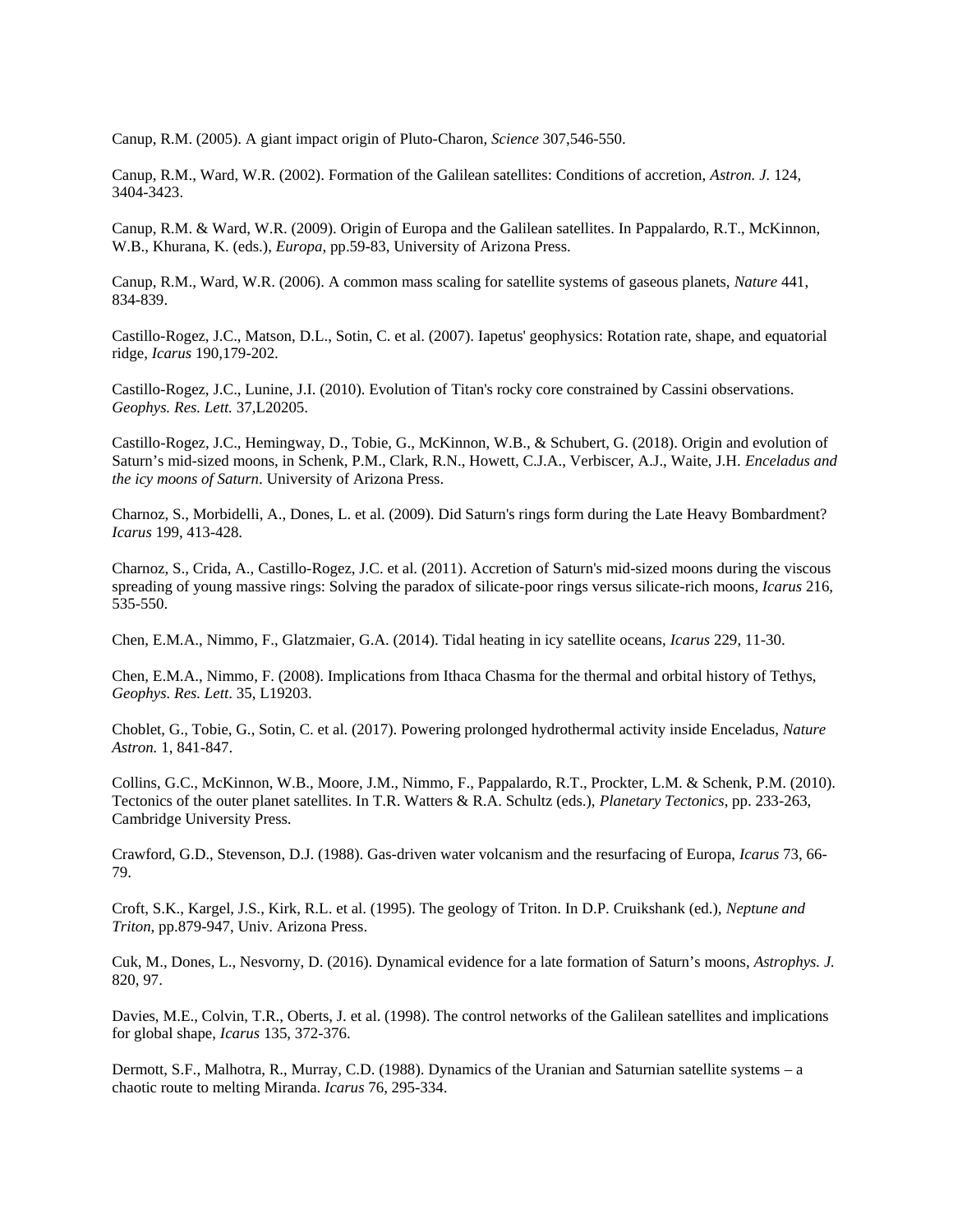Dombard, A.J., Patterson, G.W., Lederer, A.P. et al. (2013). Flanking fractures and the formation of double ridges on Europa, *Icarus* 223, 74-81.

Dones, L., Chapman, C.R., McKinnon, W.B., Melosh, H.J., Kirchoff, M.R., Neukum, G. & Zahnle, K.J. (2009). Icy satellites of Saturn: Impact cratering and age determination. In M.K. Dougherty, L.W. Esposito & S. M. Krimigis (eds.), *Saturn from Cassini-Huygens*, pp. 613-636, Springer

Dwyer, C.A., Nimmo, F., Ogihara, M. et al. (2013). The influence of imperfect accretion and radial mixing on ice: rock ratios in the Galilean satellites, *Icarus* 225, 390-402.

Fagents, S.A. (2003). Considerations for effusive cryovolcanism on Europa: The post-Galileo perspective, *J. Geophys. Res.* 108, 5139.

Fuller, J., Luan, J., Quataert, E. (2016). Resonance locking as the source of rapid tidal migration in the Jupiter and Saturn moon systems, *Mon. Not. R. Astron. Soc.* 458, 3867-3879.

Giese, B., Wagner, R., Neukum, G. et al. (2007). Tethys: Lithospheric thickness and heat flux from flexurally supported topography at Ithaca Chasma, *Geophys. Res. Lett.* 34, L21203.

Giese, B., Wagner, R., Hussmann, H. et al. (2008). Enceladus: An estimate of heat flux and lithospheric thickness from flexurally supported topography, *Geophys. Res. Lett.* 35, L24204.

Giese, B., Denk, T., Neukum, G. et al. (2008). The topography of Iapetus' leading side, *Icarus* 193, 359-371.

Goldsby, D.L., Kohlstedt, D.L. (2001). Superplastic deformation of ice: Experimental observations, *J. Geophys. Res.* 106, 11017-11030.

Goldreich, P., Murray, N., Longaretti, P.Y. et al. (1989). Neptune's story. *Science* 245, 500-504.

Goldreich, P., Mitchell, J.L. (2010). Elastic ice shells of synchronous moons: Implications for cracks on Europa and non-synchronous rotation of Titan. *Icarus* 209, 631-638.

Greenberg, R., Geissler, P., Hoppa, G. et al. (2002). Tidal-tectonic processes and their implications for the character of Europa's icy crust, *Rev. Geophys*. 40, 1004.

Greenberg, R., Weidenschilling, S.J. (1984). How fast do Galilean satellites spin? *Icarus* 58, 186-196.

Griffith, C.A., Zahnle, K. (1995). Influx of cometary volatiles to planetary moons – the atmospheres of 1000 possible Titans, *J. Geophys. Res.* 100, 16907-16922.

Hammond, N. P., Phillips, C. B., Nimmo, F., et al. (2013). Flexure on Dione: Investigating subsurface structure and thermal history, *Icarus* 223,418-422.

Hauck, S.A., Aurnou, J.M., Dombard, A.J. (2006). Sulfur's impact on core evolution and magnetic field generation on Ganymede, *J. Geophys. Res.* 111, E09008.

Hedman, M. M., Gosmeyer, C. M., Nicholson, P. D., et al. (2013). An observed correlation between plume activity and tidal stresses on Enceladus, *Nature* 500, 182-184.

Hemingway, D.J., Zannoni, M., Tortora, P. et al. (2016). Dione's Internal Structure Inferred from Cassini Gravity and Topography, *47th Lunar and Planetary Science Conference*, Abstract #1314.

Hemingway, D., Nimmo, F., Zebker, H., et al. (2013). A rigid and weathered ice shell on Titan, *Nature* 500, 550- 552.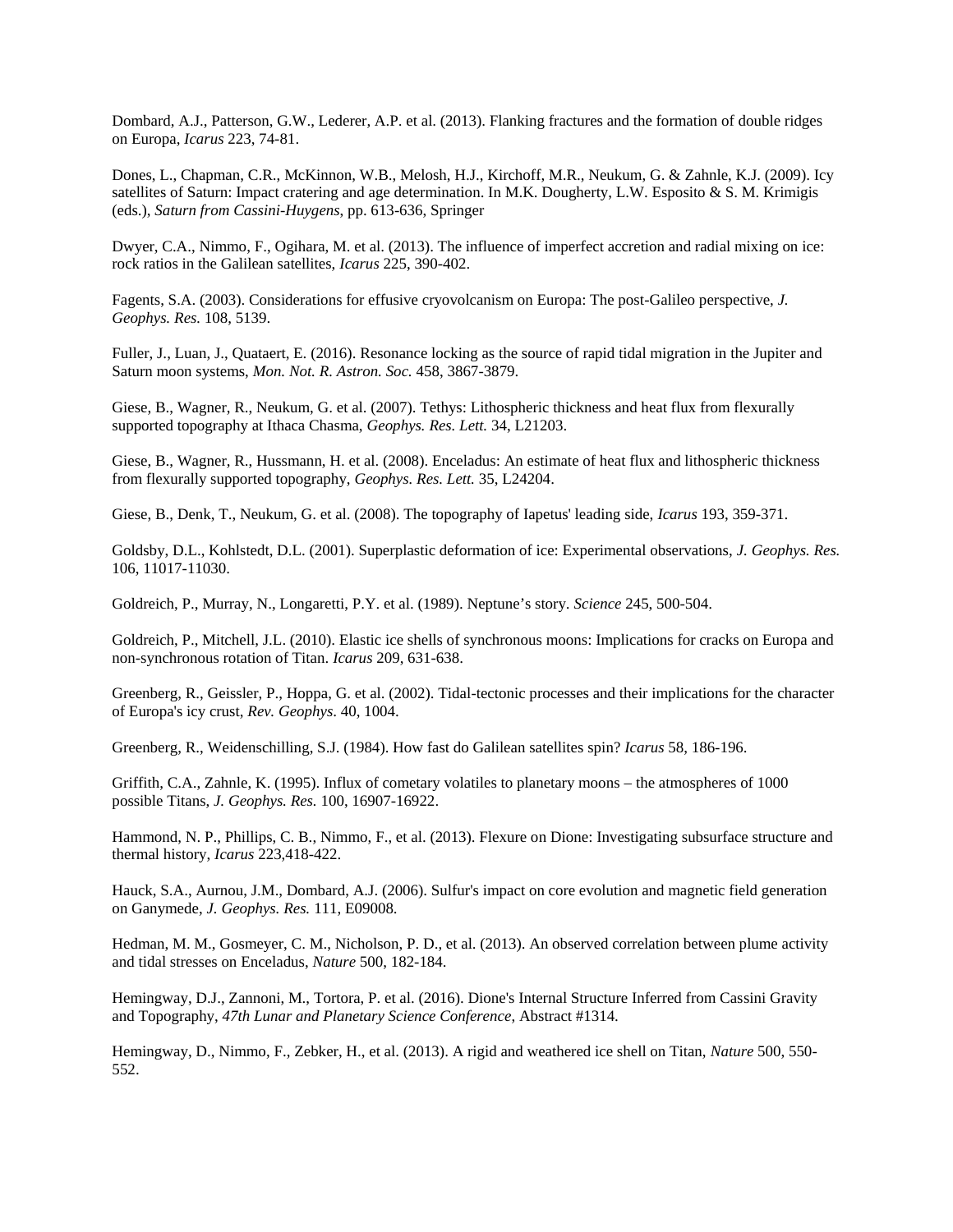Hemingway, D., Iess, L., Tajeddine, R., Tobie, G. (2018). The interior of Enceladus, in Schenk, P.M., Clark, R.N., Howett, C.J.A., Verbiscer, A.J., Waite, J.H. *Enceladus and the icy moons of Saturn*. University of Arizona Press.

Hirata, N. (2016). Differential impact cratering of Saturn's satellites by heliocentric impactors, *J. Geophys. Res.* 121, 111-117.

Hoppa, GV, Tufts, BR, Greenberg, R, et al. (1999b). Formation of cycloidal features on Europa, *Science* 285, 1899- 1902.

Hoppa, G, Greenberg, R, Geissler, P, et al. (1999a) Rotation of Europa: Constraints from terminator and limb positions, *Icarus* 137, 341-347.

Hsu, H.-W., Postberg, F., Sekine, Y. et al. (2015). Ongoing hydrothermal activities within Enceladus, *Nature* 519, 207-210.

Hurford, T. A., Helfenstein, P., Hoppa, G. V., et al. (2007). Eruptions arising from tidally controlled periodic openings of rifts on Enceladus, *Nature* 447, 292-294.

Hussmann, H, Spohn, T, Wieczerkowski, K. (2002). Thermal equilibrium states of Europa's ice shell: Implications for internal ocean thickness and surface heat flow, *Icarus* 156, 143-151.

Hussmann, H., Sohl, F., Spohn, T. (2006). Subsurface oceans and deep interiors of medium-sized outer planet satellites and large trans-neptunian objects, *Icarus* 185, 258-273.

Hussmann, H, Spohn, T. (2004). Thermal-orbital evolution of Io and Europa, *Icarus* 171, 391-410.

Iess, L., Stevenson, D. J., Parisi, M., et al. (2014). The Gravity Field and Interior Structure of Enceladus , *Science* 344, 78-80.

Iess, L., Jacobson, R.A., Ducci, M. et al. (2012). The Tides of Titan, *Science* 337, 457-459.

Iess, L., Rappaport, N.J., Jacobson, R.A. et al. (2010). Gravity Field, Shape, and Moment of Inertia of Titan, *Science* 327, 1367-1369.

Ingersoll, A.P., Ewald, S.P. (2017). Decadal timescale variability of the Enceladus plumes inferred from Cassini images, *Icarus* 282, 260-275.

Kargel, J.S. (1998). Physical chemistry of ices in the outer solar system. In B. Schmitt, C. De Bergh & M. Festou (eds.), *Solar System Ices*, pp.3-32, Kluwer.

Keane, J.T., Matsuyama, I., Kamata, S. et al. (2016). Reorientation and faulting of Pluto due to volatile loading within Sputnik Planitia, *Nature* 540, 90-93.

Khurana, KK, Kivelson, MG, Russell, CT. (2002). Searching for liquid water in Europa by using surface observatories, *Astrobiology* 2, 93-103.

Kirk, R.L., Soderblom, L.A., Brown, R.H., Kieffer, S.W., Kargel, J.S. (1995), Triton's plumes: discovery, characteristics, and models, in D.P. Cruikshank (ed.), *Neptune and Triton*, pp. 949-990, Univ. Arizona Press.

Kivelson, MG, Khurana, KK, Volwerk, M (2002). The permanent and inductive magnetic moments of Ganymede, *Icarus* 157, 507-522.

Lainey, V., Jacobson, R.A., Tajeddine, R. et al. (2017). New constraints on Saturn's interior from Cassini astrometric data. *Icarus* 281, 286-296.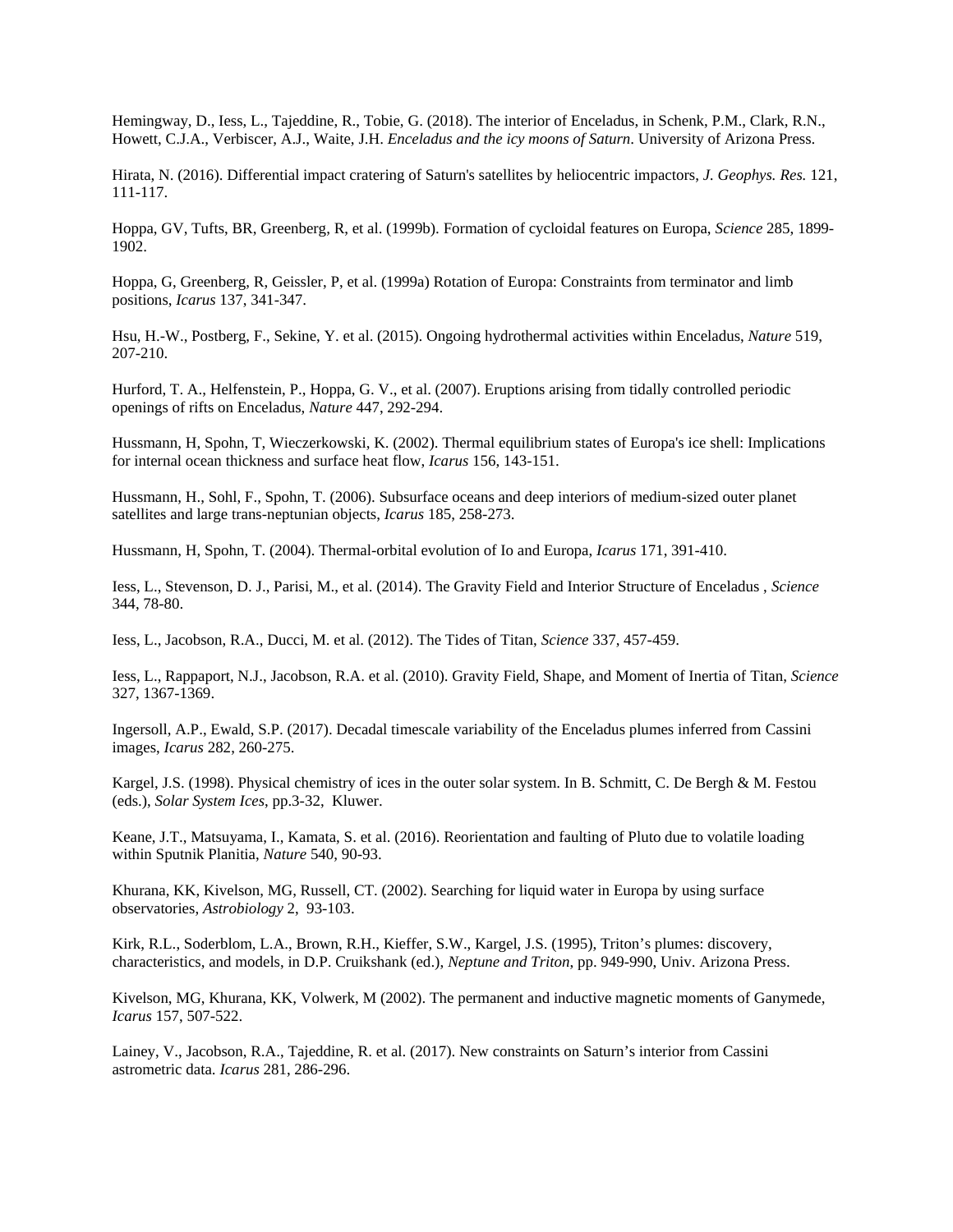Lainey V., Arlot, J.E., Karatekin, O. et al. (2009). Strong tidal dissipation in Io and Jupiter from astrometric observations, *Nature* 459, 957-959.

Leliwa-Kopystynski, J., Maruyama, M., Nakajima, T. (2002). The water-ammonia phase diagram up to 300 MPa: Application to icy satellites, *Icarus* 159, 518-528.

Lopes, R. M. C., Kirk, R. L., Mitchell, K. L., et al. (2013). Cryovolcanism on Titan: New results from Cassini RADAR and VIMS, *J. Geopys. Res.* 118, 416-435.

Lorenz, R.D., Stiles, B.W., Kirk, R.L. et al. (2008). Titan's rotation reveals an internal ocean and changing zonal winds, *Science* 319, 1649-1651.

McKinnon, WB (1997). Mystery of Callisto: Is it undifferentiated? *Icarus* 130, 540-543.

McKinnon, W.B., Stern, S.A., Weaver, H.A. et al. (2017). Origin of the Pluto-Charon system: Constraints from the New Horizons flyby, *Icarus* 287, 2-11.

McKinnon, W.B., Nimmo, F., Wong, T. et al. (2016). Convection in a volatile nitrogen-ice-rich layer drives Pluto's geological vigour, *Nature* 534, 82-84.

McKinnon, W.B. (1998). Geodynamics of icy satellites. In B. Schmitt, C. De Bergh & M. Festou (eds.), *Solar System Ices*, pp.525-550, Kluwer.

Manga, M., Wang, C.-Y. (2007). Pressurized oceans and the eruption of liquid water on Europa and Enceladus, *Geophys. Res. Lett.* 34, L07202.

Manga, M., Michaut, C. (2017). Formation of lenticulae on Europa by saucer-shaped sills, *Icarus* 286, 261-269.

Margot, J.L., Padovan, S., Campbell, D., Peale, S. & Ghigo, F. (2013). Measurements of the spin states of Europa and Ganymede, *Division Planet. Sci. Mtg. Abs.* 45, 50402.

Marzari, F, Dotto, E, Davis, DR, et al. (1998). Modelling the disruption and reaccumulation of Miranda, *Astron. Astrophys.* 333, 1082-1091.

Matson, D.L., Castillo-Rogez, J.C., Schubert, G., Sotin, C. & McKinnon, W.B. (2009). The thermal evolution and internal structure of Saturn's mid-sized icy satellites. In M.K. Dougherty, L.W. Esposito & S. M. Krimigis (eds.), *Saturn from Cassini-Huygens*, pp. 613-636, Springer.

Matsuyama, I., Nimmo, F. (2008). Tectonic patterns on reoriented and despun planetary bodies, *Icarus* 195, 459- 473.

Melosh, H.J. (1989). *Impact cratering: a geologic process*. Oxford University Press.

Meyer, J., Wisdom, J. (2008). Tidal evolution of Mimas, Enceladus, and Dione, *Icarus* 193, 213-223.

Meyer, J., Wisdom, J. (2007). Tidal heating in Enceladus, *Icarus* 188, 535-539.

Moore, WB, Schubert, G (2000).The tidal response of Europa, *Icarus* 147, 317-319.

Moore, J.M., McKinnon, W.B., Spencer, J.R. et al. (2016). The geology of Pluto and Charon through the eyes of New Horizons, *Science* 351, 1284-1293.

Moore, J.M., Pappalardo, R.T. (2011). Titan: An exogenic world? *Icarus* 212, 790-806.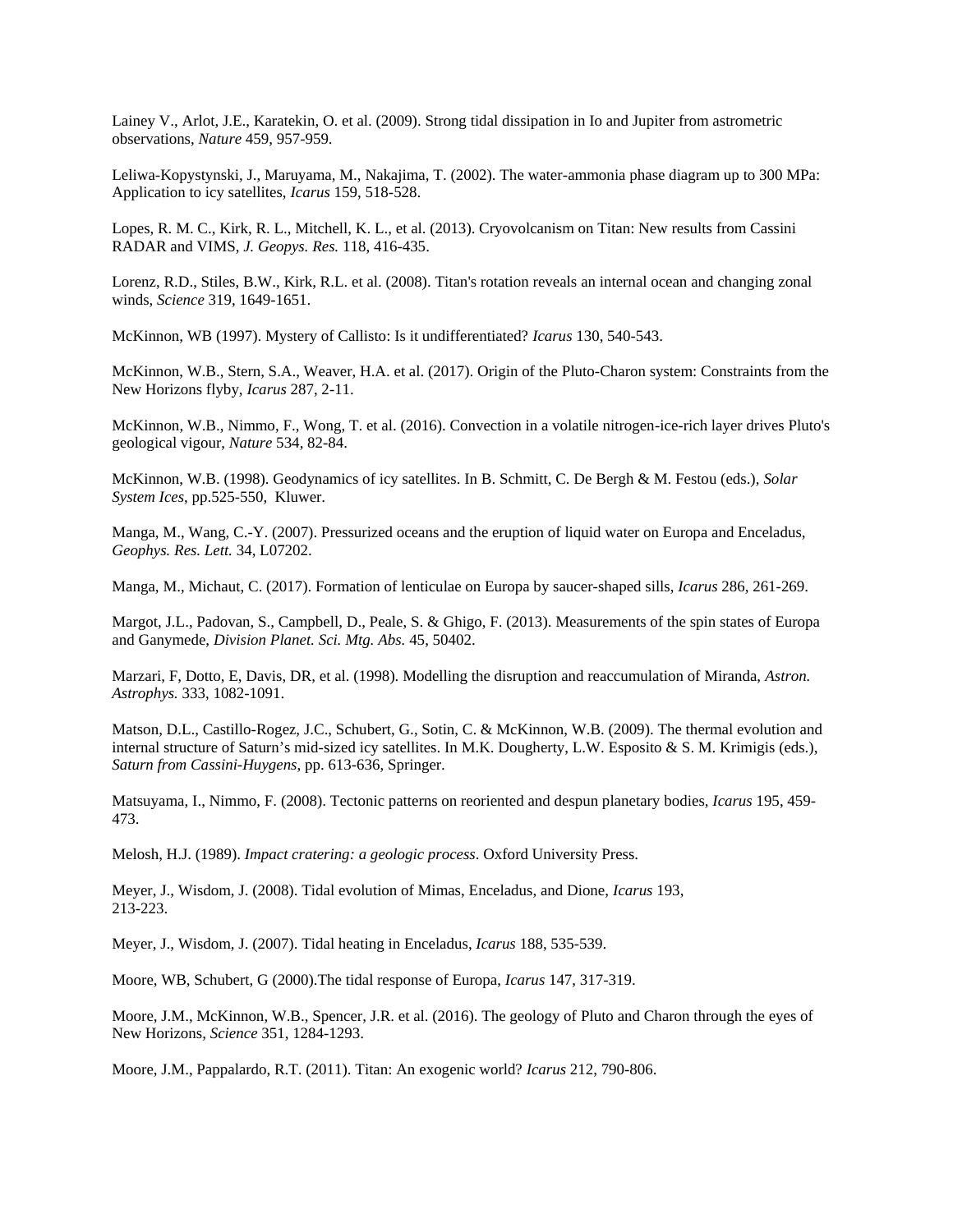Morbidelli, A., Marchi, S., Bottke, W. F., et al. (2012). A sawtooth-like timeline for the first billion years of lunar bombardment, *Earth Planet. Sci. Lett.* 355, 144-151.

Mosqueira, I, Estrada, PR (2003). Formation of the regular satellites of giant planets in an extended gaseous nebula I: subnebula model and accretion of satellites, *Icarus* 163, 198-231.

Movshovitz, N., Nimmo, F., Korycansky, D. G., et al. (2015). Disruption and reaccretion of midsized moons during an outer solar system Late Heavy Bombardment, *Geophys. Res. Lett.* 42, 256-263.

Murray, C.D., Dermott, S.F. (1999). *Solar system dynamics*. Cambridge University Press.

Muller-Wodarg, I., Griffith, C.A., Lellouch, E. & Cravens, T.E. (2014). *Titan*. Cambridge University Press.

Nagel, K, Breuer, D, Spohn, T (2004). A model for the interior structure, evolution, and differentiation of Callisto, *Icarus* 169, 402-412.

Nesvorny, D., Youdin, A.N., Richardson, D.C. (2010). Formation of Kuiper Belt binaries by gravitational collapse, *Astron. J.* 140, 785-793.

Nimmo, F, Pappalardo, RT, Giese, B (2002). Effective elastic thickness and heat flux estimates on Ganymede, *Geophys. Res. Lett.* 29, 1158.

Nimmo, F. (2004). Stresses generated in cooling viscoelastic ice shells: Application to Europa, *J. Geophys. Res.* 109, E12001.

Nimmo, F., Pappalardo, R.T. (2006). Diapir-induced reorientation of Saturn's moon Enceladus, *Nature* 441, 614- 616.

Nimmo, F., Matsuyama, I. (2007). Reorientation of icy satellites by impact basins, *Geophys. Res. Lett.* 34, L19203.

Nimmo, F., Thomas, P. C., Pappalardo, R. T., et al. (2007). The global shape of Europa: Constraints on lateral shell thickness variations, *Icarus* 191, 183-192.

Nimmo, F., Bills, B. G. (2010). Shell thickness variations and the long-wavelength topography of Titan, *Icarus* 208, 896-904.

Nimmo, F., Bills, B. G., Thomas, P. C. (2011). Geophysical implications of the long-wavelength topography of the Saturnian satellites, *J. Geophys. Res.* 116, E11001.

Nimmo, F., Porco, C., Mitchell, C. (2014). Tidally-modulated eruptions on Enceladus: Cassini ISS observations and models, *Astron. J.* 148, 46.

Nimmo, F. & Pappalardo, R.T. (2016). Ocean worlds in the outer solar system, *J. Geophys. Res.* 121, 1378-1399.

Nimmo, F., Hamilton, D. P., McKinnon, W. B., et al. (2016). Reorientation of Sputnik Planitia implies a subsurface ocean on Pluto, *Nature* 540, 94-96.

Nimmo, F., Umurhan, O., Lisse, C.M. et al. (2017). Mean radius and shape of Pluto and Charon from New Horizons images, *Icarus* 287, 12-29.

Nimmo, F., Barr, A.C., Behounkova, M., McKinnon, W.B. (2018). The thermal and orbital evolution of Enceladus: observational constraints and models, in Schenk, P.M., Clark, R.N., Howett, C.J.A., Verbiscer, A.J., Waite, J.H. *Enceladus and the icy moons of Saturn*. University of Arizona Press.

Ogihara, M., Ida, S. (2012). N-body simulations of satellite formation around giant planets: origin of orbital configuration of the Galilean moons, *Astrophys. J.* 753, 60.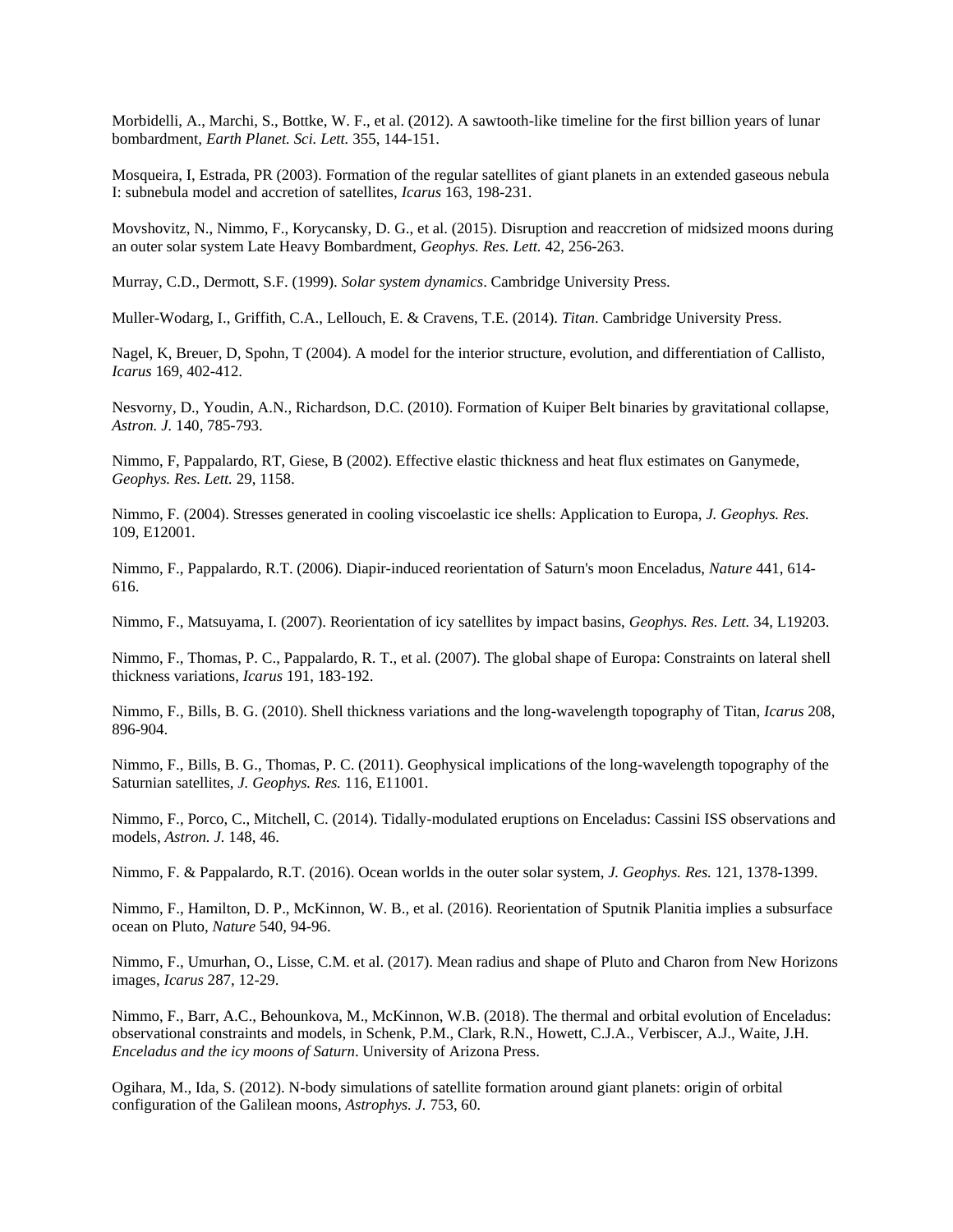Ojakangas, G.W., Stevenson, D.J. (1989). Thermal state of an ice shell on Europa, *Icarus* 81, 220-241.

Ojakangas, G.W., Stevenson, D.J. (1986). Episodic volcanism of tidally heated satellites with application to Io, *Icarus* 66, 341-358.

Palguta, J, Anderson, JD, Schubert, G, et al. (2006). Mass anomalies on Ganymede, *Icarus* 180, 428-441.

Pappalardo, RT, Reynolds, SJ, Greeley, R (1997). Extensional tilt blocks on Miranda: Evidence for an upwelling origin of Arden Corona, *J. Geophys. Res.* 102, 13369-13379.

Pappalardo, R.T., McKinnon, W.B., Khurana, K. (2009). *Europa*. University of Arizona Press.

Peale, S.J. (1999). Origin and evolution of the natural satellites, *Ann. Rev. Astron. Astrophys.* 37, 533-602.

Peterson, G., Nimmo, F., Schenk, P. (2015). Elastic thickness and heat flux estimates for the uranian satellite Ariel, *Icarus* 250, 116-122.

Porco, CC, Helfenstein, P, Thomas, PC, et al. (2006). Cassini observes the active South Pole of Enceladus, *Science* 311, 1393-1401.

Postberg, F., Schmidt, J., Hillier, J., et al. (2011). A salt-water reservoir as the source of a compositionally stratified plume on Enceladus, *Nature* 474, 620-622.

Rhoden, A.R., Hurford, T.A. (2013). Lineament azimuths on Europa: Implications for obliquity and nonsynchronous rotation, *Icarus* 226, 841-859.

Rhoden, A.R., Henning, W., Hurford, T.A. (2015). The interior and orbital evolution of Charon as preserved in its geologic record, *Icarus* 246, 11-20.

Roberts, J.H. (2015). The fluffy core of Enceladus, *Icarus* 258, 54-66.

Robuchon, G., Nimmo, F. (2011). Thermal evolution of Pluto and implications for surface tectonics and a subsurface ocean, *Icarus* 216, 426-439.

Ronnet, T., Mousis, O., Vernazza, P. (2017). Pebble Accretion at the Origin of Water in Europa, *Astrophys. J.* 892, 92.

Ross, R.G. & Kargel, J.S. (1998). Thermal conductivity of solar system ices, with special reference to Martian polar caps. In B. Schmitt, C. De Bergh & M. Festou (eds.), *Solar System Ices*, pp.33-62, Kluwer.

Roth, L., Saur, J., Retherford, K.D. et al. (2014). Transient Water Vapor at Europa's South Pole *Science* 343, 171- 174.

Schenk, P.M. (1991). Fluid volcanism on Miranda and Ariel – flow morphology and composition, *J. Geophys. Res.* 96, 1887-1906.

Schenk, P., Jackson, M.P.A. (1993). Diapirism on Triton – a record of crustal layering and instability, *Geology* 21, 299-302.

Schenk, P.M., McKinnon, W.B., Gwynn, D. et al. (2001). Flooding of Ganymede's bright terrains by low-viscosity water-ice lavas, *Nature* 410, 57-60.

Schenk, P.M. (2002). Thickness constraints on the icy shells of the galilean satellites from a comparison of crater shapes, *Nature* 417, 419-421.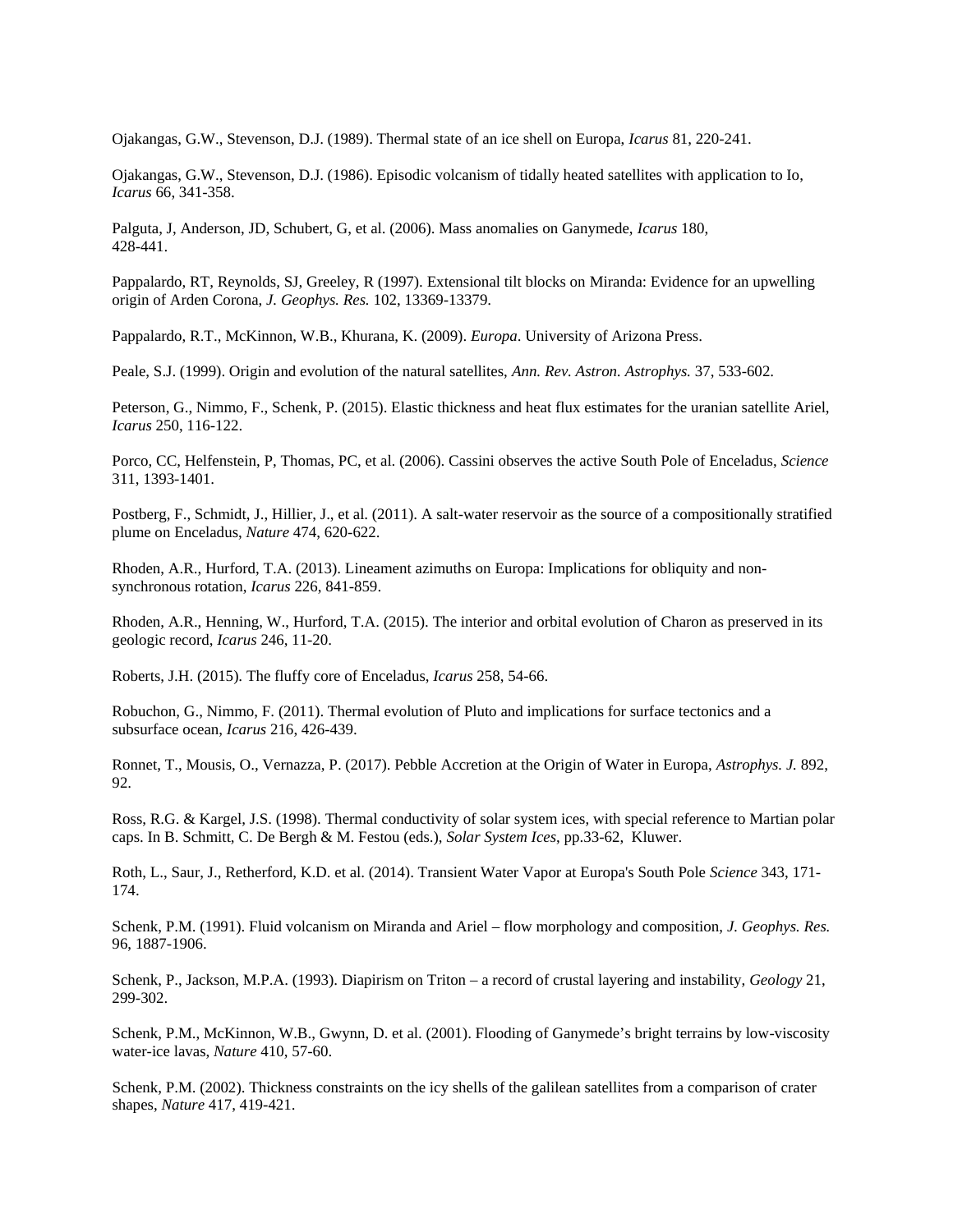Schenk, P.M., Matsuyama, I., Nimmo, F. (2008). True polar wander on Europa from global-scale small-circle depressions, *Nature* 453, 368-371.

Schenk, P.M., Clark, R.N., Howett, C.J.A., Verbiscer, A.J., Waite, J.H. (2018). *Enceladus and the icy moons of Saturn*. University of Arizona Press.

Schubert, G., Anderson, J.D., Spohn, T. & McKinnon, W.B. (2004). Interior composition, structure and dynamics of the Galilean satellites. In F. Bagenal, T. Dowling & W. McKinnon (eds.), *Jupiter*, pp. 281-306, Cambridge University Press.

Sekine, Y., Genda, H. (2012). Giant impacts in the Saturnian system: A possible origin of diversity in the inner midsized satellites, *Planetary Space Sci.* 63-64, 133-138.

Shoji, D., Hussmann, H., Sohl, F., Kurita, K. (2014). Non-steady state tidal heating of Enceladus, *Icarus* 235, 75-85.

Showman, AP, Malhotra, R. (1997). Tidal evolution into the Laplace resonance and the resurfacing of Ganymede, *Icarus* 127, 93-111.

Showman, AP, Mosqueira, I, Head, JW, (2004). On the resurfacing of Ganymede by liquid-water volcanism, *Icarus* 172, 625-640.

Showman, A.P., Han, L.J. (2005). Effects of plasticity on convection in an ice shell: Implications for Europa. *Icarus* 177, 425-437.

Sohl, F, Hussmann, H, Schwentker, B, et al. (2003). Interior structure models and tidal Love numbers of Titan, *J. Geophys. Res.* 108, 5130.

Solomatov, V.S. (1995). Scaling of temperature-dependent and stress-dependent viscosity convection, *Phys. Fluids* 7, 266-274.

Sotin, C, Head, JW, Tobie, G. (2002). Europa: Tidal heating of upwelling thermal plumes and the origin of lenticulae and chaos melting, *Geophys. Res. Lett.* 29, 1233.

Sotin, C., Grasset, O. & Beauchesne, S. (1998). Thermodynamical properties of high pressure ices. Implications for the dynamics and internal structure of large icy satellites. In B. Schmitt, C. De Bergh & M. Festou (eds.), *Solar System Ices*, pp.79-96, Kluwer.

Sparks, W. B., Schmidt, B. E., McGrath, M. A., et al. (2017). Active Cryovolcanism on Europa? *Astrophys. J.* 839, L18.

Spencer, JR, Pearl, JC, Segura, M, et al. (2006). Cassini encounters Enceladus: Background and the discovery of a south polar hot spot, *Science* 311, 1401-1405.

Spencer, J.R., Nimmo, F., Ingersoll, A.P., Hurford, T.A., Kite, E.S., Rhoden, A.R., Schmidt, J., Howett, C.J.A. (2018). Plume origins and plumbing (ocean to surface), in Schenk, P.M., Clark, R.N., Howett, C.J.A., Verbiscer, A.J., Waite, J.H. *Enceladus and the icy moons of Saturn*. University of Arizona Press.

Stacey, F.D. (1969). *Physics of the Earth*. John Wiley & Sons, New York.

Stiles, B.W., Kirk, R.L., Lorenz, R.D. et al. (2008). Determining Titan's spin state from Cassini RADAR images, *Astron. J.* 135, 1669-1680.

Sqyures, S.W., Reynolds, R.T., Summers, A.L. et al. (1988). Accretional heating of the satellites of Saturn and Uranus, *J. Geophys. Res.* 93, 8779-8794.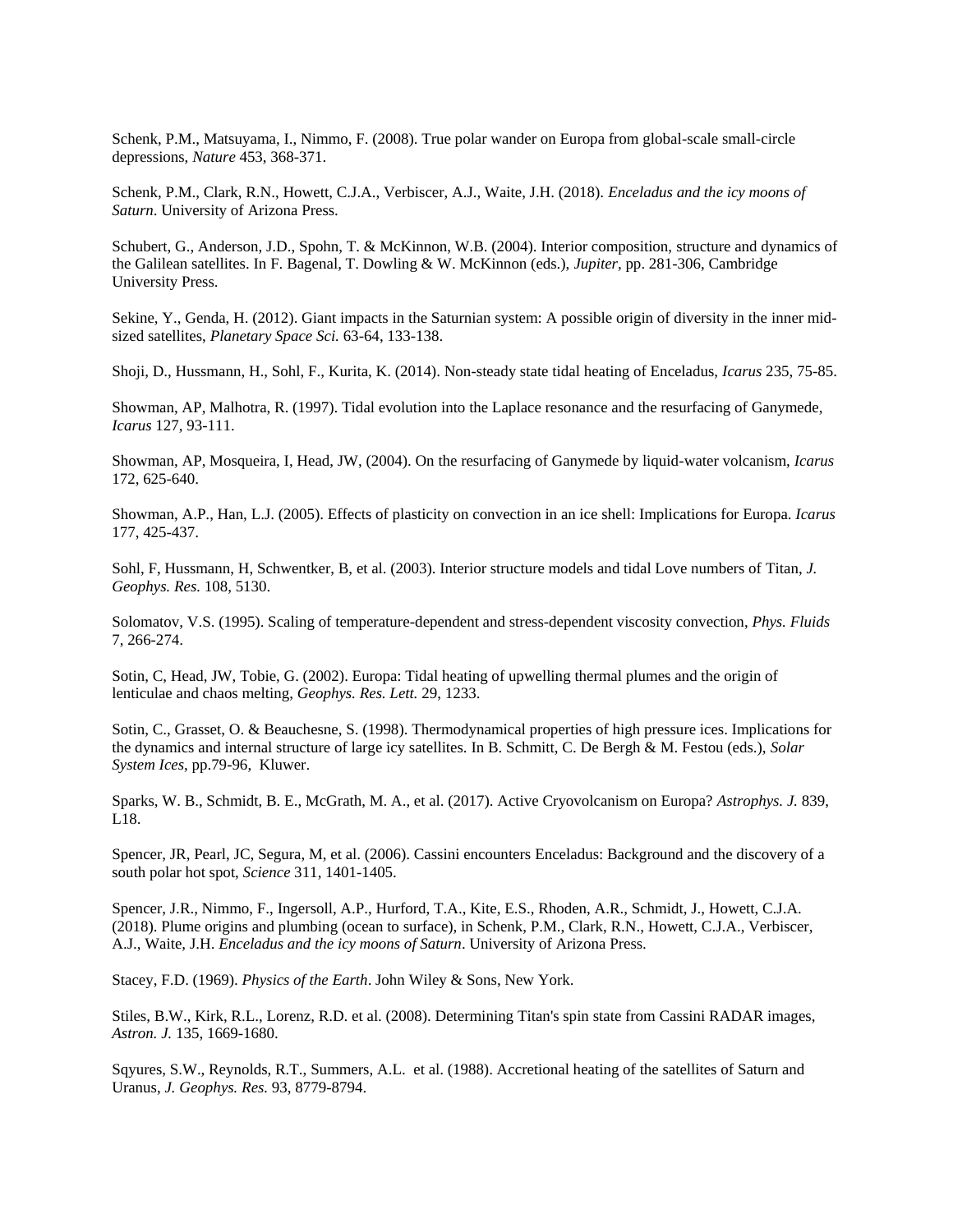Tackley, P.J. (2000). Mantle convection and plate tectonics: Toward an integrated physical and chemical theory. *Science* 288, 2002-2007.

Tajeddine, R., Rambaux, N., Lainey, V., et al. (2014). Constraints on Mimas' interior from Cassini ISS libration measurements, *Science* 346, 322-324.

Thomas, P.C. (1988). Radii, shapes and topography of the satellites of Uranus from limb coordinates, *Icarus* 73, 427-441.

Thomas, P.C. (2000). The shape of Triton from limb profiles, *Icarus* 148, 587-588.

Thomas, P. C. (2010). Sizes, shapes, and derived properties of the saturnian satellites after the Cassini nominal mission, *Icarus* 208, 395-401.

Thomas, P. C., Tajeddine, R., Tiscareno, M. S., et al. (2016). Enceladus's measured physical libration requires a global subsurface ocean, *Icarus* 264, 37-47.

Tiscareno, M.S., Thomas, P.C., Burns, J.A. (2009). The rotation of Janus and Epimetheus, *Icarus* 204, 254-261.

Tobie, G, Mocquet, A, Sotin, C (2005). Tidal dissipation within large icy satellites: Applications to Europa and Titan, *Icarus* 177, 534-549.

Tobie, G., Lunine, J.I., Monteux, J., Mousis, O. & Nimmo, F. (2014). The origin and evolution of Titan. In I. Muller-Wodarg, C.A. Griffith, E. Lellouch & T.E. Cravens (eds.), *Titan*, pp. 29-62, Cambridge University Press, New York, USA.

Tortora, P., Zannoni, M., Hemingway, D. et al. (2016). Rhea gravity field and interior modeling from Cassini data analysis, *Icarus* 264, 264-273.

Tricarico, P. (2014). Multilayer hydrostatic equilibrium of planets and synchronous moons: Theory and application to Ceres and to solar system moons. *Astrophys. J.* 782, 99.

Turcotte, D.L., Schubert, G. (2002). *Geodynamics* (2nd ed.). Cambridge University Press.

Turtle, EP, Pierazzo, E (2001). Thickness of a European ice shell from impact crater simulations, *Science* 294, 1326- 1328.

Tyler, R.H. (2008). Strong ocean tidal flow and heating on moons of the outer planets, *Nature* 456, 770-772.

Van Hoolst, T., Baland, R.-M., Trinh, A. (2013). On the librations and tides of large icy satellites, *Icarus* 226, 299- 315.

Wahr, J. M., Zuber, M. T., Smith, D. E., et al. (2006). Tides on Europa, and the thickness of Europa's icy shell, *J. Geophys. Res.* 111, E12005.

Waite, J.H., Glein, C.R., Perryman, R.S. et al. (2017). Cassini finds molecular hydrogen in the Enceladus plume: Evidence for hydrothermal processes. *Science* 356, 155-159.

Ward, W.R., Canup, R.M. (2010). Circumplanetary disk formation. *Astron. J.* 140, 1168-1193.

White, O.L., Schenk, P.M., Dombard, A.J. (2013). Impact basin relaxation on Rhea and Iapetus and relation to past heat flow, *Icarus* 223, 699-709.

White, O.L., Schenk, P.M., Bellagamba, A.W. et al. (2017). Impact crater relaxation on Dione and Tethys and relation to past heat flow, *Icarus* 288, 37-52.